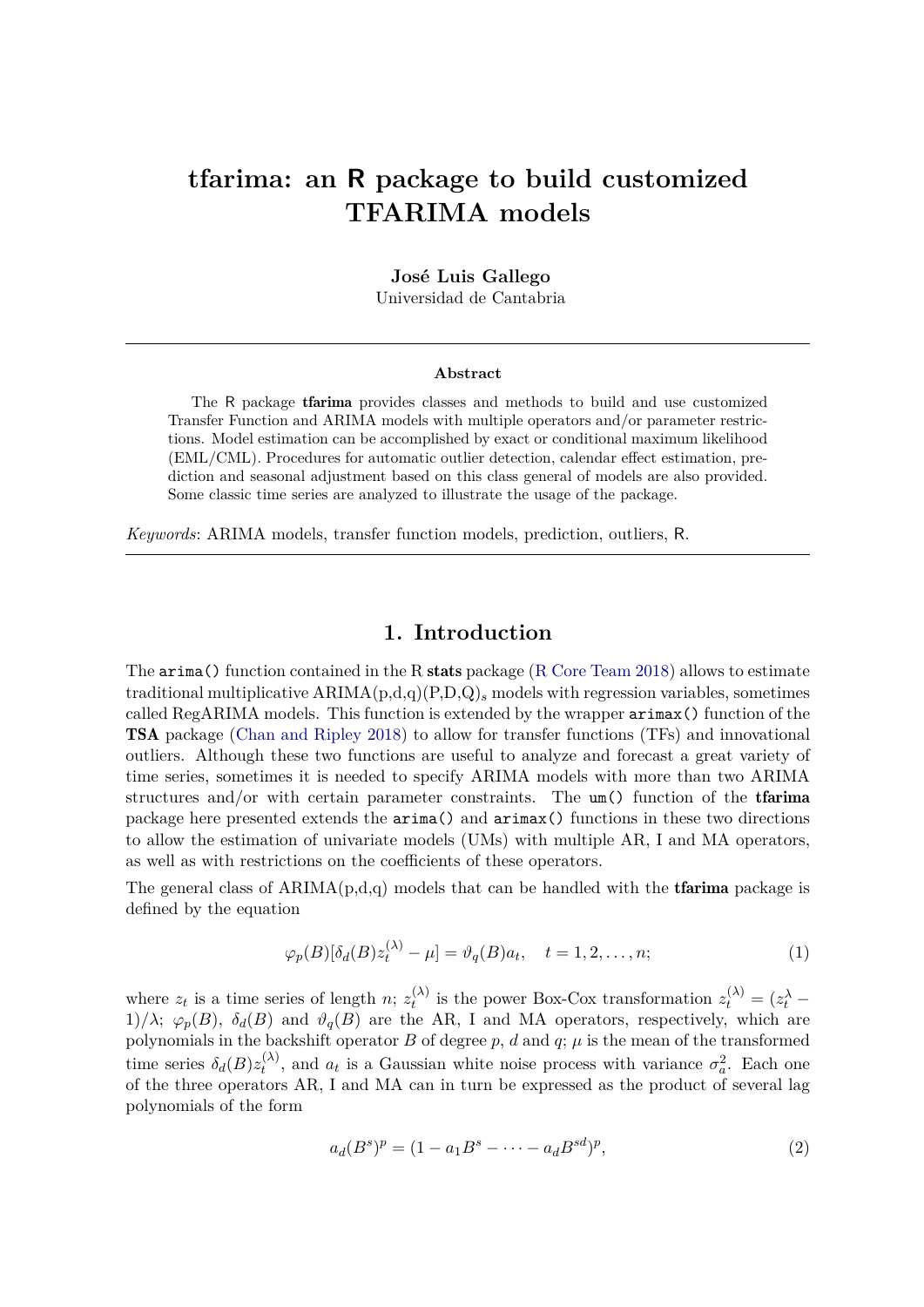which is a polynomial in  $B^s$  of degree d, raised to the integer power p, that is, a polynomial of order (*d, s, p*). Note that, following the Box-Jenkins notation (Box, Jenkins, Reinsel, and Ljung 2015), the polynomial (2) is normalized to  $a_d(1) = 1$  and the coefficients  $(a_1, \ldots, a_d)$ are preceded by a minus sign. Such coefficients can be expressed as functions of a set of parameters  $(b_1, \ldots, b_k)$ :

$$
a_j = f_j(b_1, \dots, b_k), \quad j = 1, \dots, d \text{ and } k \le d. \tag{3}
$$

In this way, the tarima package allows us to specify customized ARIMA models with multiple operators and parameter restrictions.

By the same token, the impulse response function (IRF)  $\nu(B) = \nu_0 + \nu_1 B + \nu_2 B^2 + \dots$  for an input  $X_t$  can be approximated by the rational transfer function

$$
\nu(B) = w_0 \frac{w_s(B)}{\delta_r(B)} B^b,\tag{4}
$$

where *b* is the delay or dead time,  $w_0 = \nu_b$  is the first non-null coefficient of the IRF  $\nu(B)$ , and  $\delta_r(B)$  and  $w_s(B)$  are polynomials that, like the AR and MA operators of (1), can be expressed as the product of multiple normalized polynomials of the class  $(2)-(3)$ .

Combining  $(1)$  and  $(4)$  we obtain a very flexible class of TF models for an output  $Y_t$  given by

$$
Y_t = \sum_{i=1}^k w_{i0} \frac{\omega_{is_i}(B)}{\delta_{ir_i}(B)} B^{b_i} X_{it} + N_t
$$
  

$$
\delta_d(B) N_t = \mu + \frac{\vartheta_q(B)}{\varphi_p(B)} a_t,
$$
\n
$$
(5)
$$

where each input  $X_{it}$  has associated a  $TF(r_i, s_i, b_i)$  of the class (4) and the noise  $N_t$  follows a general  $ARIMA(p, d, q)$  model of the class (1). This specification contains as special cases the intervention models used to deal with four common types of outliers: additive outlier (AO), innovative outlier (IO), level shift (LS) and transitory change (TC), see, e.g., Box and Tiao (1975) and Chen and Liu (1993).

Unlike the arima() function of the stats package, which uses the state space representation of the ARIMA model suggested by Gardner, Harvey, and Phillips (1980), the (exact or conditional) maximum likelihood estimation of models (1) and (5) is based on the closed form of the inverse covariance matrix following the algorithm of Ljung and Box (1979). This procedure is also used to compute the exact residuals, which can differ from the innovations provided by the Kalman filter, see, e.g., Mauricio (2008). The covariance matrix for the estimated parameters is computed with the numDeriv package (Gilbert and Varadhan 2016) from the Jacobian matrix of partial derivatives of the scaled exact residuals, see, e.g, Ansley (1979).

Other capabilities of the tfarima package are the estimation of unobserved components based on the decomposition of the eventual forecast function proposed by Box, Pierce, and Newbold (1987), the automatic detection of outliers proposed by Chen and Liu (1993) and the tests for MA unit roots along the lines of Tam and Reinsel (1997).

To improve the computational efficiency, some functions of the **traine** package have been implemented in  $C_{++}$  with RStudio (RStudio Team 2020) using the **Rcpp** and **RcppArmadillo** packages (Eddelbuettel and Sanderson 2014).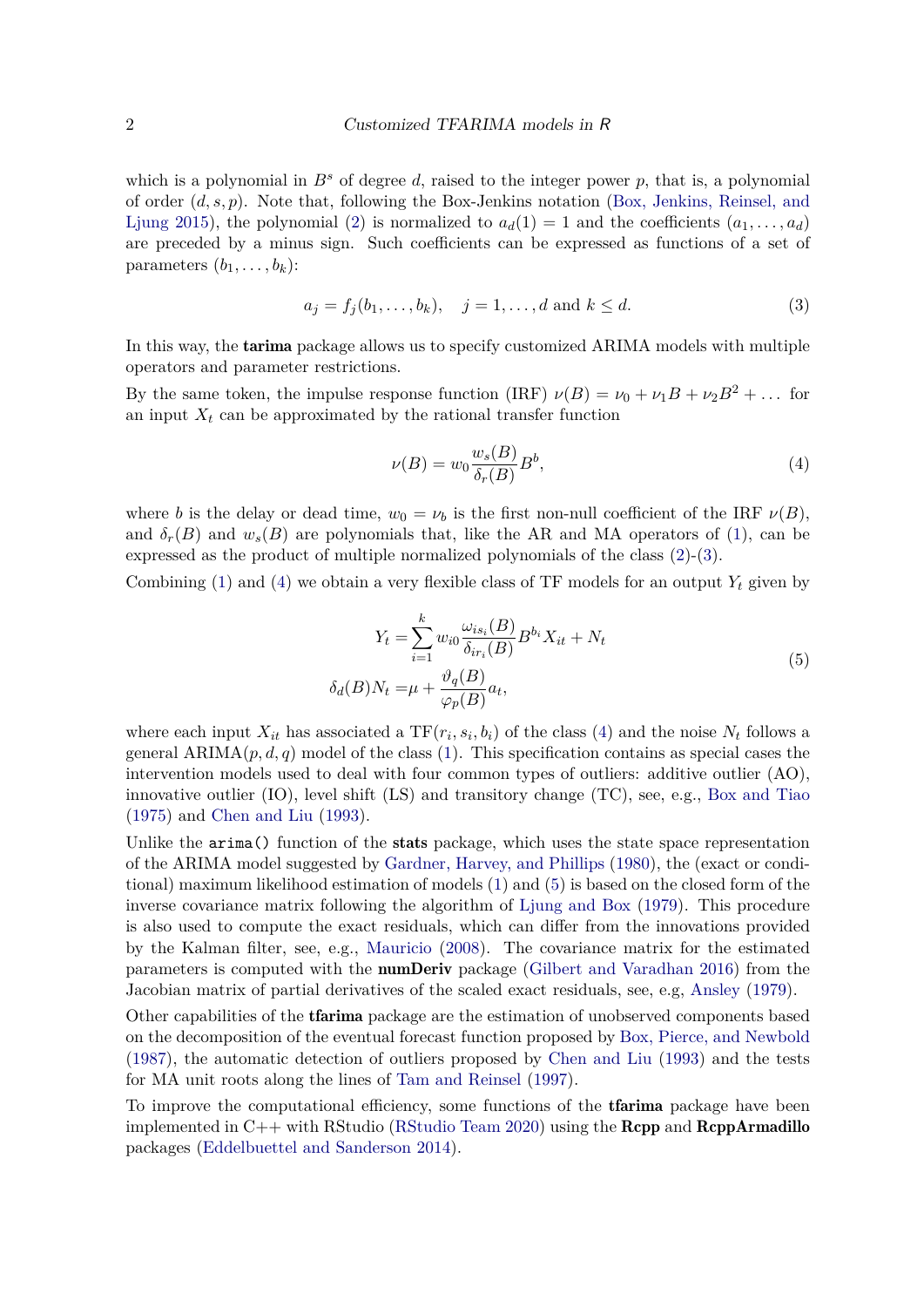This paper describes the main capabilities of the tarima pakage for R and is organized as follows. Section 2 outlines a class of factored seasonal ARIMA models, which are an example of customized ARIMA models. Sections 3, 4 and 5 describe and illustrate the usage of the S3 classes lagpol, um and tfm to specify and handle ARIMA and TF models with multiple operators and parameter restrictions. Section 5 contains a summary and some extensions in progress.

## **2. Factored seasonal ARIMA models**

As an illustration of some customized ARIMA models that can be estimated with the tfarima package, we consider the generalized seasonal ARIMA models suggested by Gallego and Treadway (1995) and Aston, Findley, Wills, and Martin (2004). They extended the widely used airline  $ARIMA(0, 1, 1)(0, 1, 1)$ <sub>s</sub> model,

$$
(1 - B)(1 - Bs)zt = (1 - \theta B)(1 - \Theta Bs)at, \t\t(6)
$$

noting that, for  $s > 1$ , the seasonal difference  $1 - B^s$  and the so-called seasonal MA polynomial  $1 - \Theta B^s$  admit two interesting factorizations, which here are referred to as the basic factorization

$$
1 - \Theta B^s = (1 - \Theta^{1/s} B)(1 + \Theta^{1/s} B + \Theta^{2/s} B^2 + \dots + \Theta^{(s-1)/s} B^{s-1})
$$

and the full factorization

$$
1 - \Theta B^{s} = (1 - \Theta^{1/s} B)(1 + \Theta^{1/s} B) \prod_{k=1}^{[(s-1)/2]} (1 - 2\cos(2\pi k/s)\Theta^{1/s}B + \Theta^{2/s} B^{2}),
$$

where [*x*] is the integer part of *x* and the  $(1 + \Theta^{1/s}B)$  factor only appears when *s* is even. Note that for  $\Theta = 1$  we obtain the factorizations of  $1 - B^s$ . Hence, two generalizations of the model (6) arise: the basic generalization with three parameters

$$
(1-B)^2(1+B+\cdots+B^{s-1})z_t = (1-\theta B)(1-\Theta_0^{1/s}B)(1+\Theta_1^{1/s}B+\cdots+\Theta_1^{(s-1)/s}B^{s-1})a_t \tag{7}
$$

and the full generalization with  $[s/2] + 1$  parameters

$$
(1 - B)^2 (1 + B) \prod_{k=1}^{[(s-1)/2]} (1 - 2\cos(2\pi k/s)B + B^2)z_t =
$$
  

$$
(1 - \theta B)(1 - \Theta_0^{1/s}B)[(1 + \Theta_{s/2}^{1/s}B)] \prod_{k=1}^{[(s-1)/2]} (1 - 2\cos(2\pi k/s)\Theta_k^{1/s}B + \Theta_k^{2/s}B^2)a_t.
$$
 (8)

It is clear that both generalizations are simply obtained by replacing the common parameter Θ in each factor of the seasonal polynomial 1 − Θ*B<sup>s</sup>* by a specific parameter Θ*<sup>i</sup>* for each factor *i*, where  $i = 1, 2, 3$  for the basic generalization and  $i = 0, 1, \ldots, [s/2]$  for the full generalization. Besides, both specifications involve nonlinear constraints on some coefficients of the MA polynomials. Thus, the MA( $s - 1$ ) polynomial  $1 - a_1B - \cdots - a_{s-1}B^{s-1}$  in (7) is constrained so that its  $s - 1$  coefficients  $a_j = -\Theta_1^{j/s}$  $j_1^{j/s}$   $(j = 1, \ldots, s - 1)$  depend on a single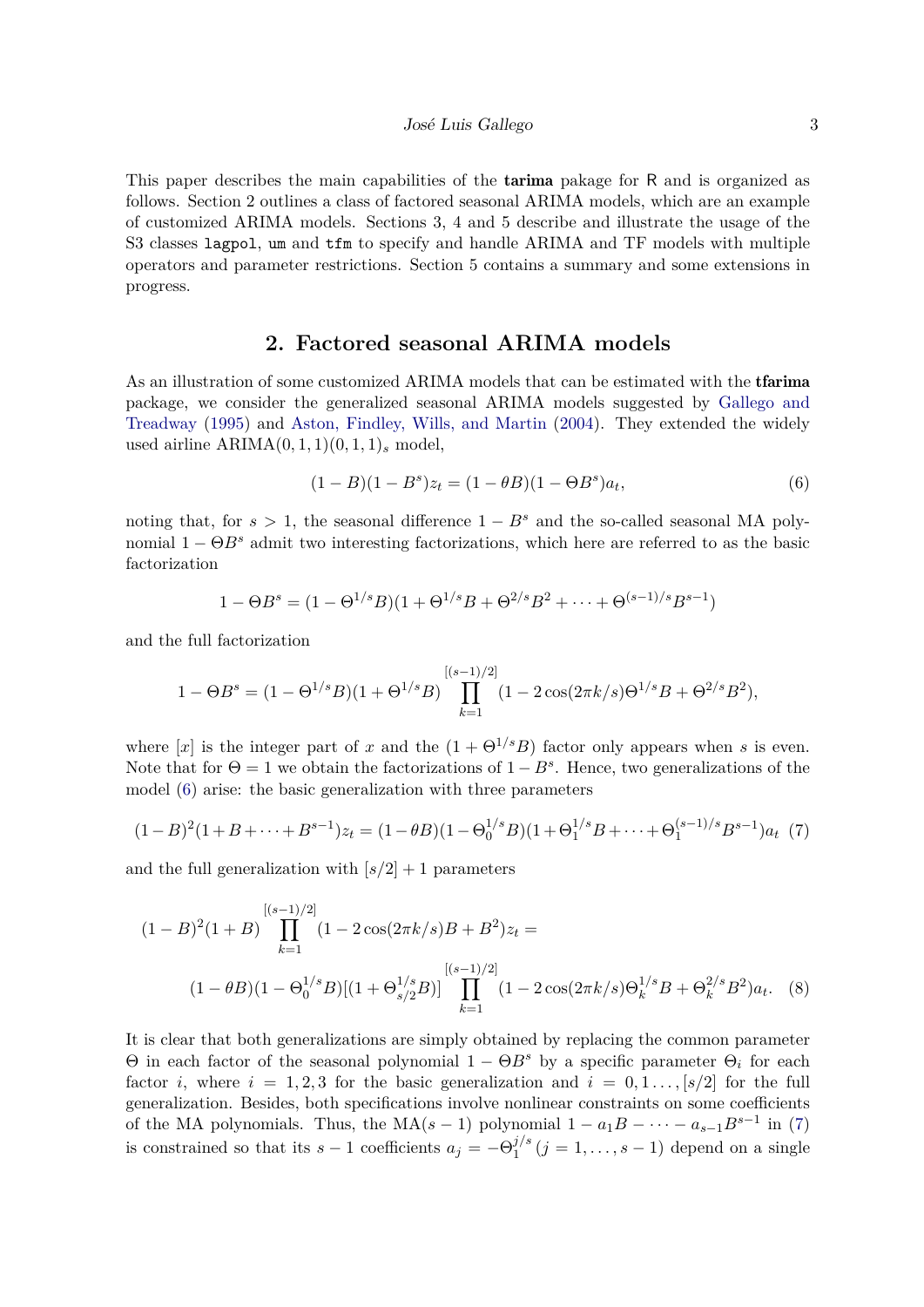parameter  $\Theta_1$ . Similarly, the MA(2) polynomials  $1 - a_{1j}B - a_{2j}B^2$  in (8) are constrained so that  $a_{1j} = 2\cos(2\pi j/s)\Theta_j^{1/s}$  and  $a_{2j} = -\Theta_j^{2/s}$  $j^2$ . These special polynomials and other nonconventional polynomials defined by the user can be handled by the tfarima package. A general test for multiple MA unit roots is also being implemented, which can be used to evaluate the noninvertibility of these and other MA operators.

It is worth highlighting that these two factorizations of the airline model (6) are closely related to two popular structural time series models. The basic structural model (BSM) decomposes a time series  $Z_t$  into a sum of three unobserved components:

$$
Z_t = \mu_t + \gamma_t + \epsilon_t.
$$

where  $\mu_t$ ,  $\gamma_t$  and  $\epsilon_t$  are the trend, seasonal and irregular components.

The trend component  $\mu_t$  is described by the so-called local linear trend model

$$
\mu_t = \mu_t + \beta_{t-1} + \eta_t, \quad \eta_t \sim iidN(0, \sigma_\eta^2),
$$
  

$$
\beta_t = \beta_{t-1} + \zeta_t, \quad \zeta_t \sim iidN(0, \sigma_\zeta^2),
$$

where the stochastic slope  $\beta_t$  follows a random walk process. The seasonal component can be modeled in two ways, as suggested by Harvey and Todd (1983),

$$
\gamma_t = -\sum_{t=1}^{s-1} \gamma_{t-j} + w_t, \quad \omega_t \sim i i dN(0, \sigma_\omega^2),
$$

or by Harvey and Durbin (1986),

$$
\gamma_t = \sum_{j=1}^{[s/2]} \gamma_{jt},
$$

where

$$
\begin{bmatrix} \gamma_{jt} \\ \gamma_{jt}^* \end{bmatrix} = \begin{bmatrix} \cos(2\pi k/s) & \sin(2\pi k/s) \\ -\cos(2\pi k/s) & \cos(2\pi k/s) \end{bmatrix} \begin{bmatrix} \gamma_{j,t-1} \\ \gamma_{j,t-1}^* \end{bmatrix} + \begin{bmatrix} \omega_{jt} \\ \omega_{jt}^* \end{bmatrix},
$$

and  $\omega_{jt}$  and  $\omega_{jt}$  are both  $iidN(0, \sigma_{\omega}^2)$ . The reduced form of these two BSMs is an ARIMA(0,s+1,s+1) model

$$
(1 - B)(1 - B^{s})Z_{t} = \theta_{s+1}(B)a_{t}
$$

where the coefficients  $\theta_{s+1}(B)$  are subject to complicated restrictions. The sum um() function of the tfarima allows to obtained the reduced form of structural time series by providing the ARIMA models of the unobserved components.

# **3. The** lagpol **class: lag polynomials**

Lag polynomials of order  $(d, s, p)$  defined by equations  $(2)$ - $(3)$  can be created with the lagpol() function of the tfarima package,

lagpol 
$$
\leftarrow
$$
 function(param = NULL, s = 1, p = 1, lags = NULL, coef = NULL)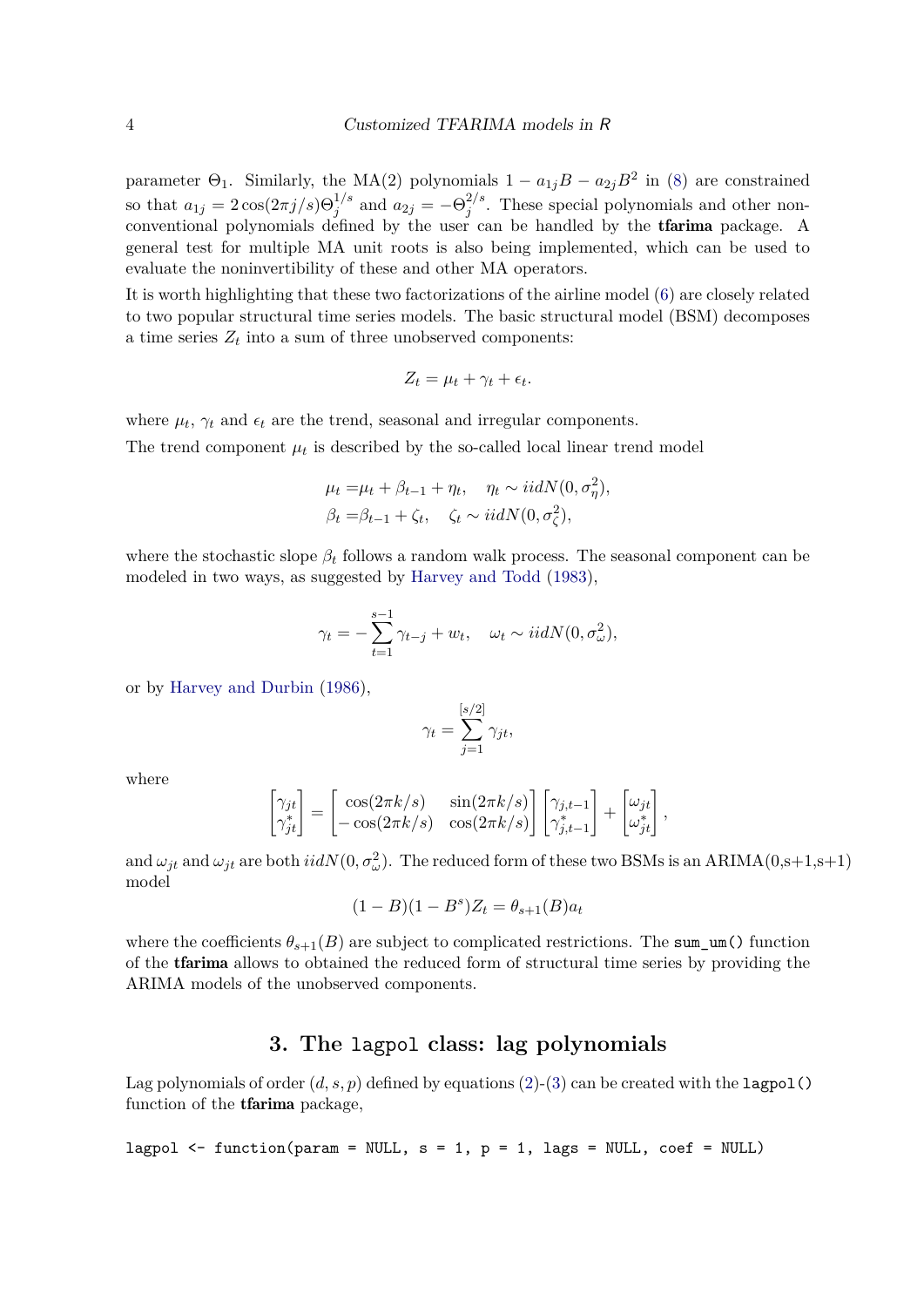where param is a numeric vector of named parameters, coef is a vector of expressions to compute the coefficients of the polynomial as functions of the parameters, s is the power of the backshift operator, p is the power to the which the polynomial is raised and lags is an optional integer vector for unequally spaced polynomials indicating the non-null coefficients. For example, to create and print the nonseasonal polynomial  $(1 - \theta B)^2$  with  $\theta = 0.5$ , we run the following lines:

*R> lp1 <- lagpol(param = c(theta = 0.5), p = 2L) R> lp1*

 $(1 - 0.5B)^2 = 1 - B + 0.25B^2$ 

where param =  $c$ (theta = 0.5) is a single-parameter vector and p = 2L indicates that this lag polynomial is raised to the power of 2. Here, the default value for  $\text{coeff} = \text{NULL}$  is equivalent to coef = "theta". Note that lag polynomials are created following the Box-Jenkins notation. If the notation  $(1 + \theta B)^2$  with  $\theta = -0.5$  is preferred, the sign of the coefficients must be changed in the coef argument,

*R> lp2 <- lagpol(param = c(theta = -0.5), p = 2L, coef = "-theta") R> lp2*

 $(1 - 0.5B)^2 = 1 - B + 0.25B^2$ 

where coef = "-theta" would be the coefficient in  $(1 - (-\theta)B)^2$ .

The so-called seasonal polynomials are created in a similar way, but using the s argument to indicate the seasonal period. For example, the second-order seasonal polynomial  $1-\Theta_1B^{12}$  –  $\Theta_2 B^{24}$  with  $\Theta_1 = 1.2$  and  $\Theta_2 = -0.9$  is created as follows:

*R> lp3 <- lagpol(param = c(Theta1 = 1.2, Theta2 = -0.9), s = 12) R> lp3*

 $1 - 1.2B^12 + 0.9B^24$ 

Customized lag polynomials with restrictions on the coefficients can be created passing to the coef argument a vector of strings with such restrictions. For example, to create the lag polynomial with three-coefficients and two-parameters  $1 - \theta B - \Theta B^{12} + \theta \Theta B^{13}$ , with  $\theta = 0.8$ and  $\Theta = 0.9$ , we run the following sentence:

*R> lp4 <- lagpol(param = c(theta = 0.8, Theta = 0.9), + coef = c("theta", "Theta", "-theta\*Theta"), + lags = c(1, 12, 13)) R> lp4*

 $1 - 0.8B - 0.9B^12 + 0.72B^13$ 

where  $\text{lags} = c(1, 12, 13)$  contains the positions of the three non-null coefficients. The lagpol() function also allows us to create the factors of the seasonal polynomial 1−Θ*B<sup>s</sup>* described in Section 2. Some examples for  $s = 12$  and  $\Theta = 0.8$  are the following: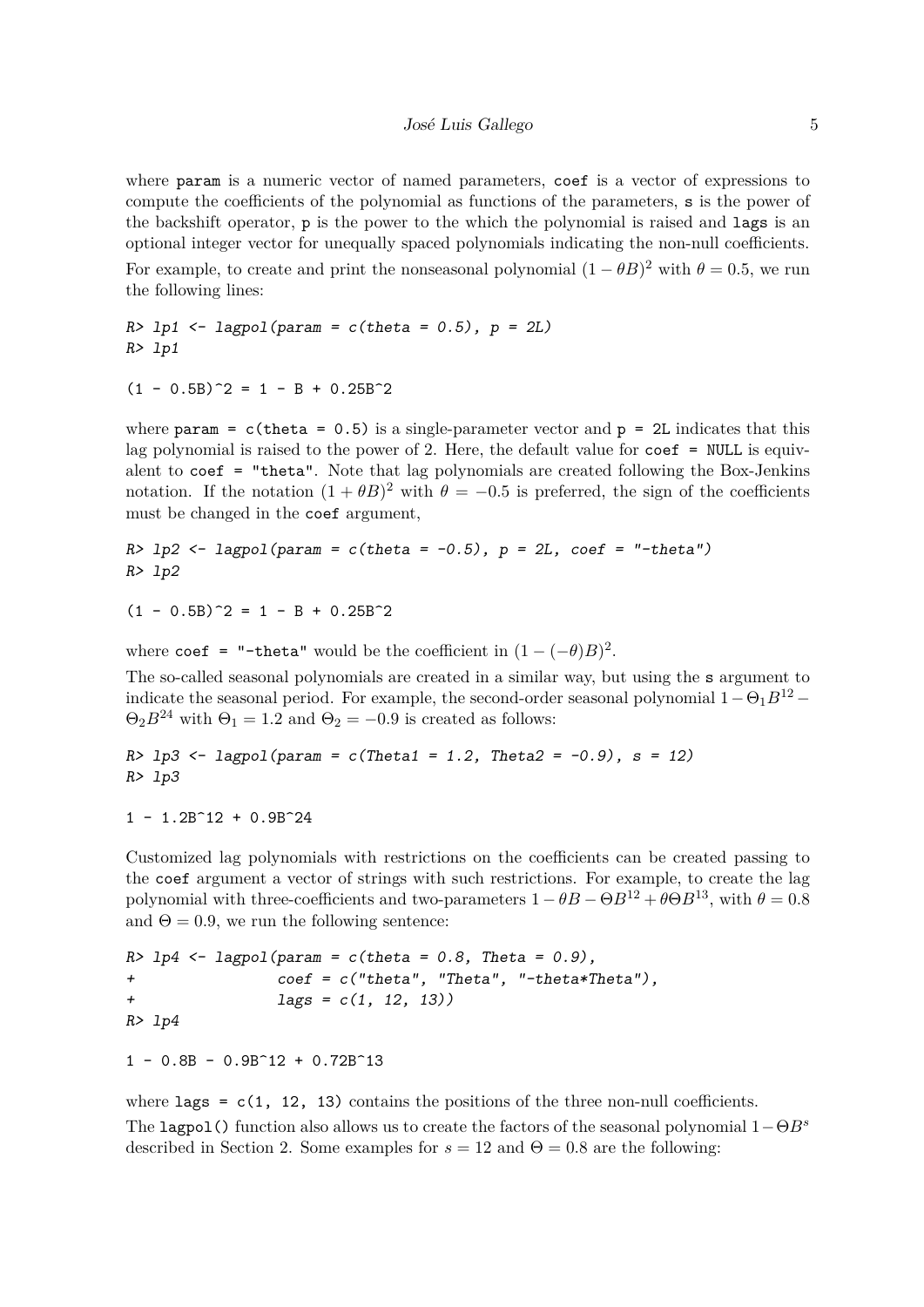1.  $1 + \Theta^{1/12}B + \Theta^{2/12}B^2 + \cdots + \Theta^{11/12}B^{11}$ . To create this polynomial we first create a character vector with the expressions of the coefficients and then we call the lagpol() function setting a single named parameter to the argument param =  $c$ (Theta = 0.8) and a vector of expressions to the argument coef = coef:

```
R> coef <- paste("-Theta^(", 1:11,"/12)", sep = "")
  R> coef
    [1] "-Theta<sup>\hat{}</sup>(1/12)" "-Theta<sup>\hat{}</sup>(2/12)" "-Theta<sup>\hat{}</sup>(3/12)"
    [4] "-Theta<sup>\hat{}</sup>(4/12)" "-Theta\hat{}(5/12)" "-Theta\hat{}(6/12)"
    [7] "-Theta<sup>\hat{}</sup>(7/12)" "-Theta<sup>\hat{}</sup>(8/12)" "-Theta<sup>\hat{}</sup>(9/12)"
   [10] "-Theta<sup>\hat{}</sup>(10/12)" "-Theta<sup>\hat{}</sup>(11/12)"
  R> lp5 <- lagpol(param = c(Theta = 0.8), coef = coef)
  R> lp5
  1 + 0.98B + 0.96B^2 + 0.95B^3 + 0.93B^4 + 0.91B^5 + 0.89B^6 + 0.88B^7+ 0.86B^8 + 0.85B^9 + 0.83B^10 + 0.82B^11
2. 1 - \Theta_0^{1/12} B and 1 + \Theta_6^{1/12} B:
  R lp6 \leftarrow lagpol(param = c(Theta0 = 0.8), coef = "Theta0^(1/12)")
  R> lp7 <- lagpol(param = c(Theta6 = 0.8), coef = "-Theta6^(1/12)")
  R> printLagpolList(list(lp6, lp7))
   [1] 1 - 0.98B [2] 1 + 0.98B
3. 1 - 2\cos(2\pi/12)\Theta_k^{1/12}B + \Theta_k^{2/12}B^2 for k = 1, ..., 5:
  R> coef <- c("2*cos(2*pi/12)*Theta1^(1/12)", "-Theta1^(2/12)")
  R> lp8 <- lagpol(param = c(Theta1 = 0.8), coef = coef)
  R> lp8
  1 - 1.7B + 0.96B^2
```
Here we first create a vector with the expressions of the coefficients for the factor of frequency 1 and then create the corresponding lag polynomial. We can use the lapply() function to create all the  $MA(2)$  factors,

```
R> lp9 <- lapply(1:5, function(k) {
+ th <- paste("Theta", k, sep = "")
+ param <- 0.8
+ names(param) <- th
+ coef1 <- paste("2*cos(2*pi*", k, "/12)*", th, "^(1/12)", sep = "")
+ coef2 <- paste("-", th, "^(2/12)", sep = "")
+ lagpol(param = param, coef = c(coef1, coef2))
+ })
R> printLagpolList(lp9)
```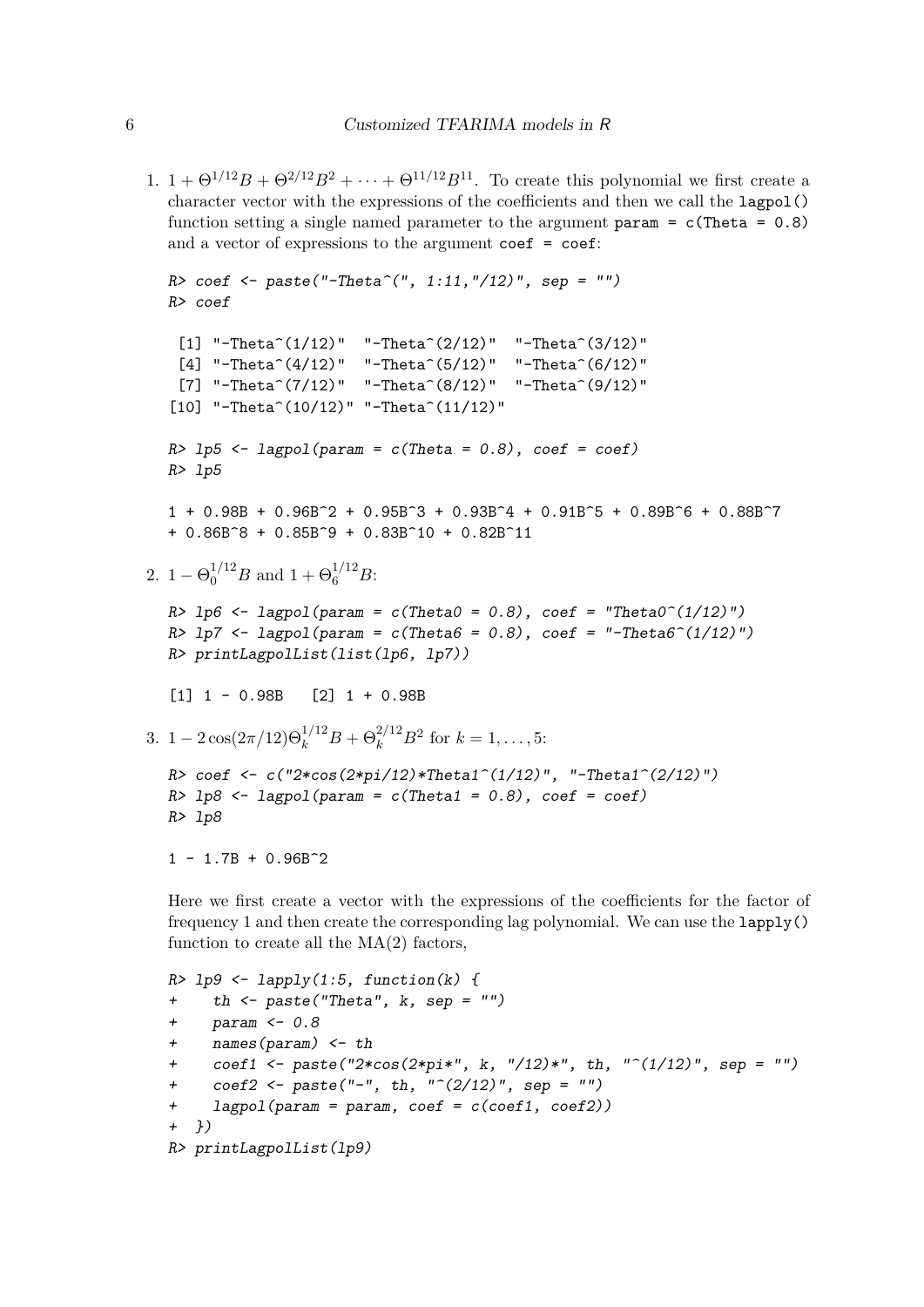$[1]$  1 - 1.7B + 0.96B<sup> $\sim$ </sup> 2  $[2]$  1 - 0.98B + 0.96B $\sim$  [3] 1 - 1.2e-16B +  $0.96B^2$  [4]  $1 + 0.98B + 0.96B^2$  [5]  $1 + 1.7B + 0.96B^2$ 

Integrated operators such as nonseasonal and seasonal differences and other simplifying factors, which do not contain any parameter, can be created as follows:

```
1. (1-B)^2R> d2 <- lagpol(coef = "1", p = 2)
  R> d2
  (1 - B)^2 = 1 - 2B + B^22. 1 - B^{12}R> D <- lagpol(coef = "1", s = 12)
  R> D
  1 - B^123. 1 - 2\cos(2\pi * k/12)B + B^2 for k = 1, ..., 5R> sf <- lapply(1:5, function(k) {
  + coef1 <- paste("2*cos(2*pi*", k, "/12)", sep = "")
  + coef2 <- "-1"
  + lagpol(coef = c(coef1, coef2))
  + })
  R> printLagpolList(sf)
  [1] 1 - 1.7B + B^2 [2] 1 - B + B^2 [3] 1 - 1.2e-16B + B^2 [4] 1
  + B + B^2 [5] 1 + 1.7B + B^2
```
It is convenient to note that the lagpol() function returns an S3 object of class lagpol, which is a building block to create ARIMA and TF models. Some useful methods of the lagpol class are roots() and inv().

```
R> class(D)
[1] "lagpol"
R> roots(sf[[1]])
        Real Imaginary Modulus Frequency Period Mult.
[1,] 0.8660254 0.5 1 0.08333333 12 1
[2,] 0.8660254 -0.5 1 0.08333333 12 1
R> as.lagpol(inv(d2, lag.max = 9))
1 + 2B + 3B^2 + 4B^3 + 5B^4 + 6B^5 + 7B^6 + 8B^7 + 9B^8 + 10B^9
```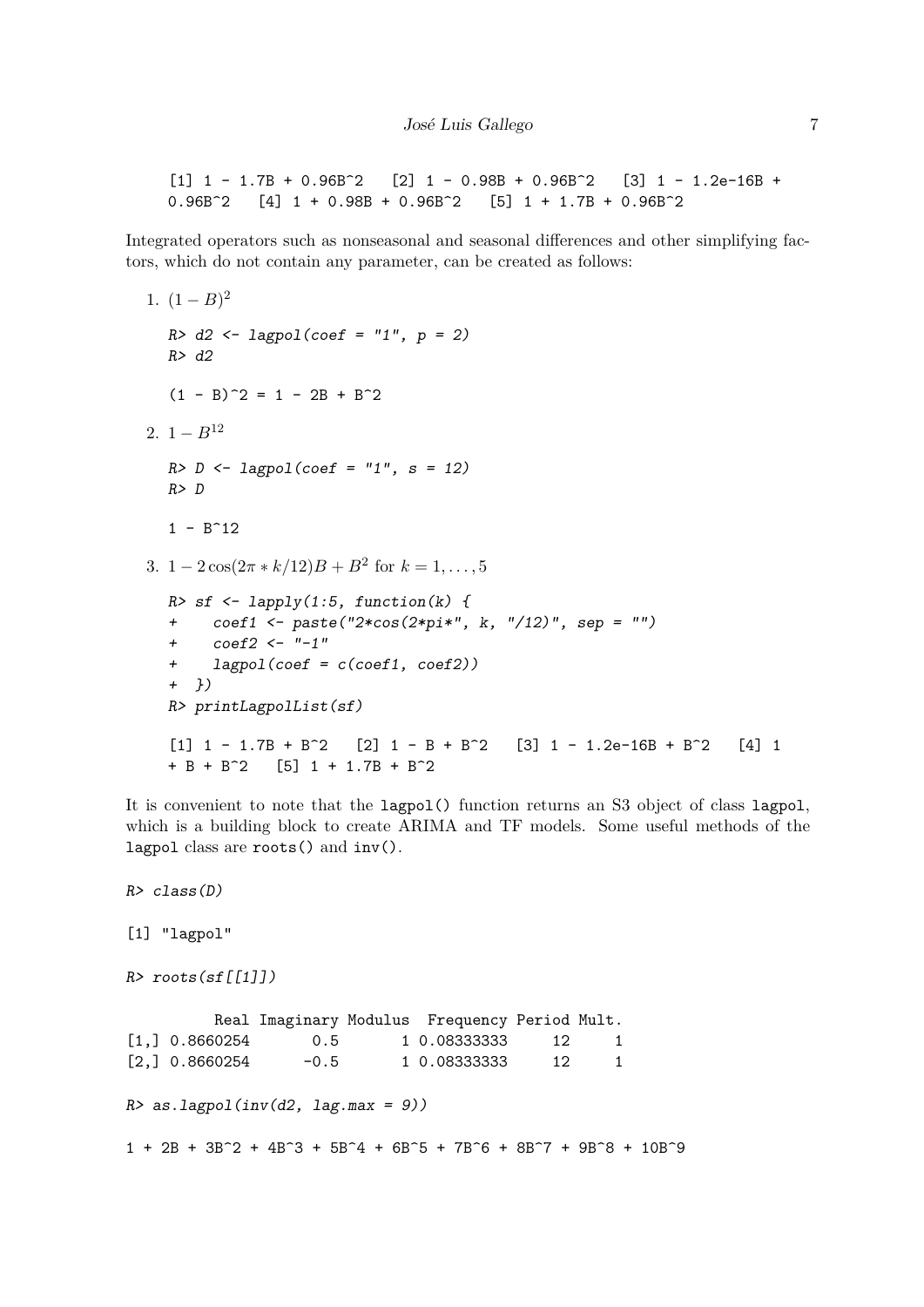## **4. The um class: univariate models**

Univariate ARIMA models belonging to the class defined by (1) can be created using the um() function of the tfarima package,

um  $\le$  function(z = NULL, bc = FALSE, ar = NULL, i = NULL, ma = NULL,  $mu = NULL, sig2 = 1.0, fit = TRUE)$ 

where z is an object of class ts; bc is a logical value that indicates whether or not to take logs; ar, i and ma are lists of objects of class lagpol, character and/or numeric representing lag polynomials; mu is a numeric value for the mean of the stationary series  $\delta(B)z_t^{(\lambda)}$  $t^{(\lambda)}$ ; sig2 is a numeric value for the variance of the error, and fit is a logical value indicating whether or not to estimate the model. The function returns an object of class um.

To illustrate the usage of this function we create a multiplicative ARIMA model with orders  $(0,1,1)(0,1,1)_3(0,1,1)_{12}, \nabla\nabla_{12}z_t = (1-\theta_1B)(1-\theta_2B^3)(1-\theta_3B^{12})a_t$  where  $\theta_1 = \theta_2 = \theta_3 = 0.8$ and  $\sigma_a^2 = 1$ . We can set the arguments  $ar$ , i and ma providing three types of objects:

1. Lists of objects of class lagpol:

```
R> d1 <- lagpol(coef = 1)
R> d3 <- lagpol(coef = 1, s = 3)
R> d12 <- lagpol(coef = 1, s = 12)
R> ma1 <- lagpol(param = c(th1 = 0.8))
R> ma3 <- lagpol(param = c(th2 = 0.8), s = 3)
R> ma12 <- lagpol(param = c(th3 = 0.8), s = 12)
R> um1 <- um(i = list(d1, d3, d12), ma = list(ma1, ma3, ma12))
```
In this code chunk, we first create six lagpol objects, one for each operator of the model, and then we pass them as lists to the arguments of the um function. This approach is recommended to create customized models since it provides a way to specify names, preestimates and restrictions for parameters.

2. Character strings with the equations of the polynomials:

*R> um2 <- um(i = "(1 - B)(1 - B3)(1 - B12)", + ma = "(1 - .8B)(1 - .8B3)(1 - .8B12)")*

Here we provide to each argument i and ma the equations of the operators as character strings. This way of creating a model is more compact than the previous one, but doesn't allow us neither to set the names of the parameters nor create customized models. It is useful to study the statistical properties of common ARMA models (Section 4.1).

3. Lists containing the orders  $c(d, s = 1, p = 1)$  of the operators:

*R> um3 <- um(i = list(1, c(1, 3), c(1, 12)), + ma = list(1, c(1, 3), c(1, 12)))*

In this case, we only provide the orders of each type of operator and the function sets the names and values of the parameters: .1 for AR parameters, .2 for MA parameters and 1 for I coefficients. Hence,  $ar = list(1, c(1, 3), c(1, 12))$  and  $ma = list(1, c(1,$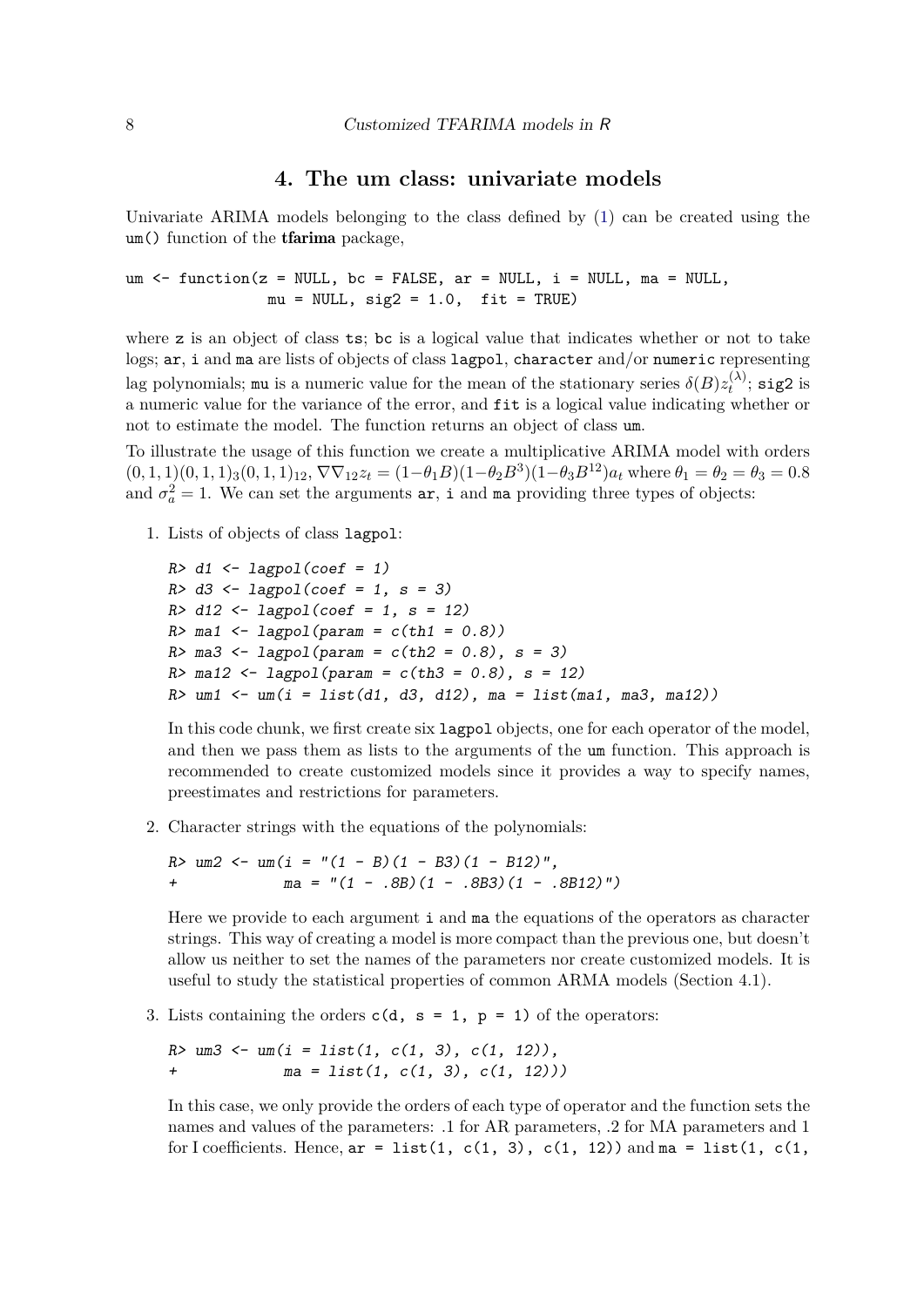3), c(1, 12)) are equivalent to  $ar = "(1 - .1B)(1 - .1B3)(1 - .1B12)"$  and ma  $=$  "(1 - .2B)(1 - .2B3)(1 - .2B12)", whereas i = list(1, c(1, 3), c(1, 12)) is equivalent to  $ma = " (1 - B) (1 - B3) (1 - B12)$ . This approach is convenient to fit conventional models to time series.

We can combine these three types of objects to set the arguments  $ar$ , i and ma:

*R> um4 <- um(i = list(1, "1 - B3", d12), ma = list("1 - .8B", c(1, 3), ma12))*

Each list of operators AR, I and MA in a um object, and the corresponding extended polynomials, are stored into the data members ar, i and ma, phi, nabla and theta.

```
R> printLagpolList(um1$i)
[1] 1 - B [2] 1 - B<sup>\sim</sup>3 [3] 1 - B\sim12
R> printLagpolList(um1$ma)
[1] 1 - 0.8B [2] 1 - 0.8B<sup>\sim</sup>3 [3] 1 - 0.8B\sim12
R> nabla(um1)
1 - B - B^3 + B^4 - B^12 + B^13 + B^15 - B^16R> theta(um1)
1 - 0.8B - 0.8B^3 + 0.64B^4 - 0.8B^12 + 0.64B^13 + 0.64B^15 - 0.51B^16
```
Note that we have created the object um1 without providing a time series, which is useful, for example, to study the statistical properties of a particular model, to simulate data or to fit the same model to several time series. These and other capabilities for objects of class um are explained in the next sections.

#### **4.1. Statistical properties**

We can create an object of class um to study the characteristics of a particular ARMA model in terms of the simple and partial autocorrelation functions (ACF and PACF) and the spectral density function. The following code creates five basic time series models and displays their main functions (see Figure 1):

```
R> ar1p <- um(ar = "(1 - 0.9B)")
R> ar1n <- um(ar = "(1 + 0.9B)")
R> ma1p <- um(ma = "(1 - 0.9B)")
R> ma1n <- um(ma = "(1 + 0.9B)")
R> ar2c <- um(ar = "(1 - 1.52B + 0.8B^2)")
R> display(list(ar1p, ar1n, ma1p, ma1n, ar2c), lag.max = 20)
```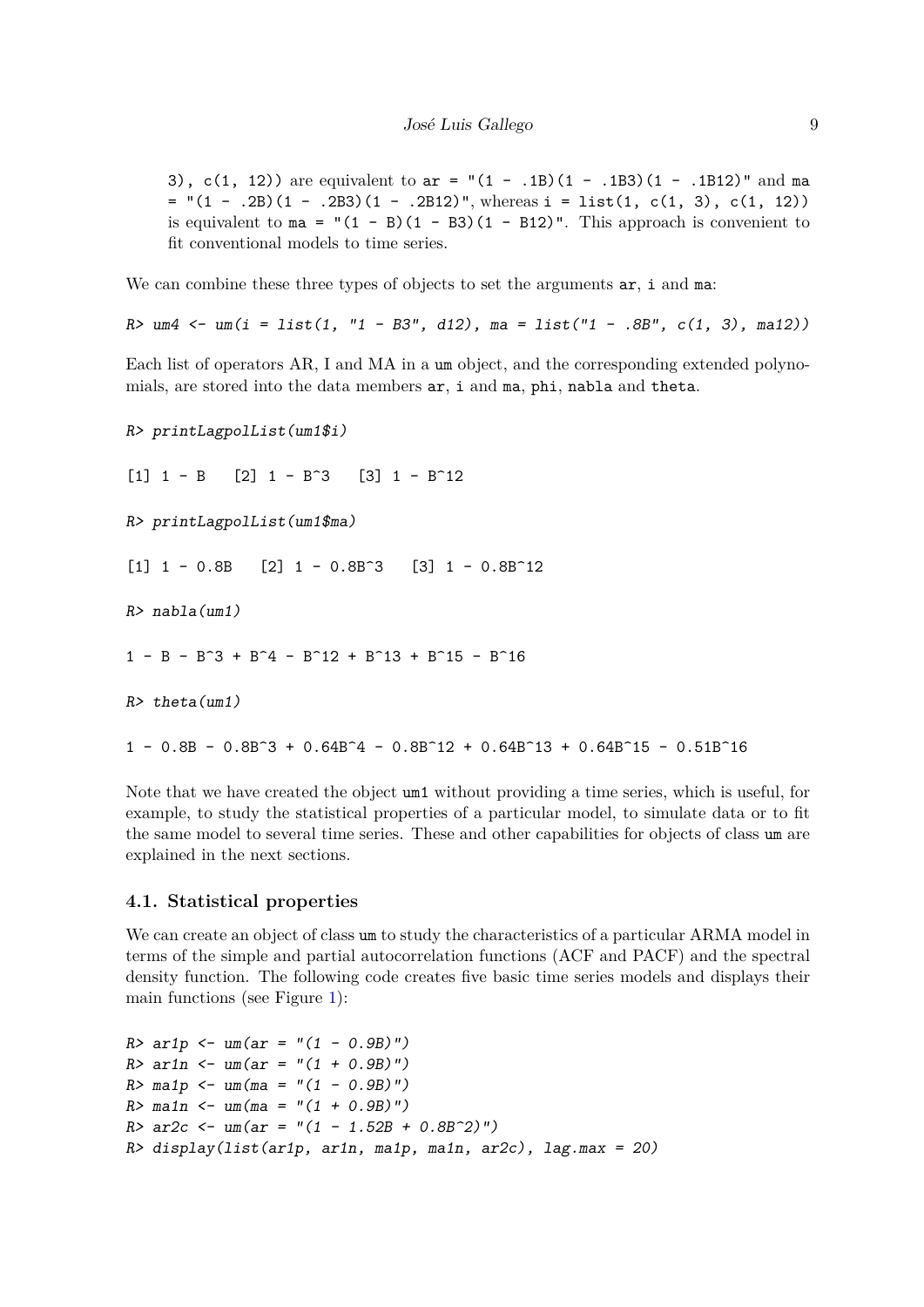

Figure 1: ACF, PACF and spectrum of five UM's.



Figure 2: Plot and range-median diagram for the monthly AirPassenger series.

The display() function shows the ACF, PACF and/or spectrum of a list of objects of class um. Other methods of the um class to characterize stochastic processes are pi.weights() and psi.weights(), which show the AR( $\infty$ ) and MA( $\infty$ ) forms; autocov() and autocorr(), which compute the theoretical autocovariances and (simple/partial) autocorrelations, and roots(), which computes the roots of the different polynomials of the model.

#### **4.2. Model identification**

Figure 2 shows the plot and the range-median diagram for the totals of international airline passengers listed as Series G in Box *et al.* (2015). These graphs have been generated with the ide() function of the tfarima package:

```
R> Z <- AirPassengers
R> ide(Z, graphs = c("plot", "rm"))
```
where the option  $rm$  in the graphs argument means range-median.

The ide() function can also show several graphs for a list of transformations. Figure 3 displays the plot, ACF and PACF for the transformed series:  $\log(Z_t)$ ,  $(1 + B + \cdots + B^{11}) \log(Z_t)$  and  $\nabla\nabla_{12} \log(Z_t)$ . The transf argument allows us to set a list of lists of transformations such as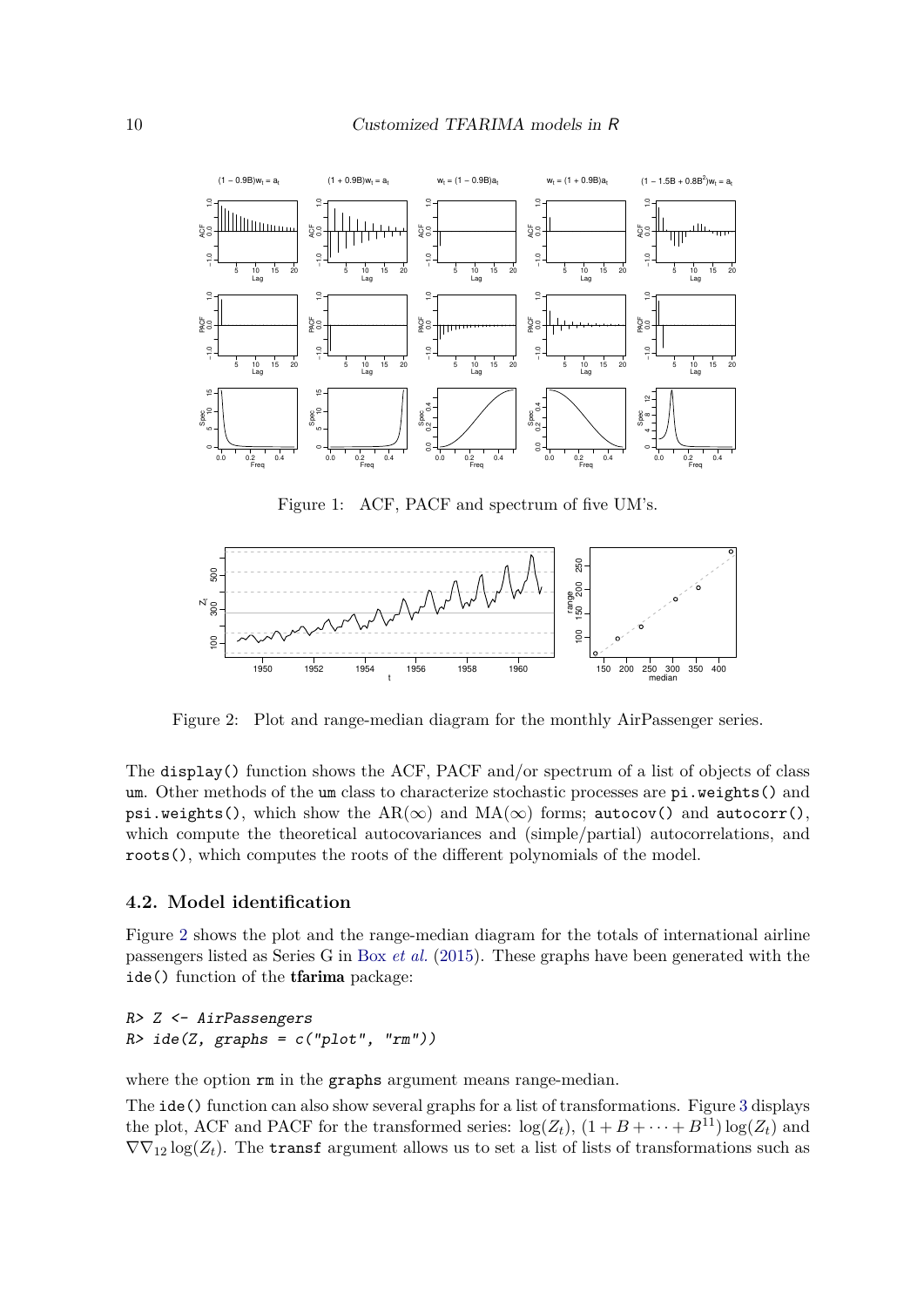

Figure 3: Some identification tools for three data transformations of AirPassengers

the Box-Cox transformation (bc), the number of nonseasonal and seasonal differences (d and D), the annual sum (S) or a list of lagpol objects with the integrated operators (i).

*R> ide(Z, transf = list(list(bc = T), list(bc = T, S = 1), + list(bc = T, D = 1), list(bc = T, D = 1, d = 1)))*

### **4.3. Model estimation**

Box *et al.* (2015) fit a multiplicative  $ARIMA(0,1,1)(0,1,1)_{12}$  to the  $log(AirPassengers)$  series. This model can be estimated with the um function as follows:

*R> airl <- um(Z, bc = T, i = list(1, c(1, 12)), ma = list(1, c(1, 12))) R> airl*

theta1 theta2 sig2 0.401846366 0.557039272 0.001348078

The basic generalization of this model given in (7) is estimated by running the command:

*R> bairl <- um(Z, bc = T, i = list(1, c(1, 12)), ma = list(1, "0/12", "12"))*

where "0/12" means factor of frequency 0/12,  $1 - \Theta^{1/12}B$ , and "12" means  $1 + \Theta^{1/12}B$  +  $\Theta^{2/12}B^2 + \cdots + \Theta^{11/12}$ . Such factors can also be created as described in Section 2. We can see in this factorized model that there is a unit MA root not detected in the conventional ARIMA model:

*R> bairl*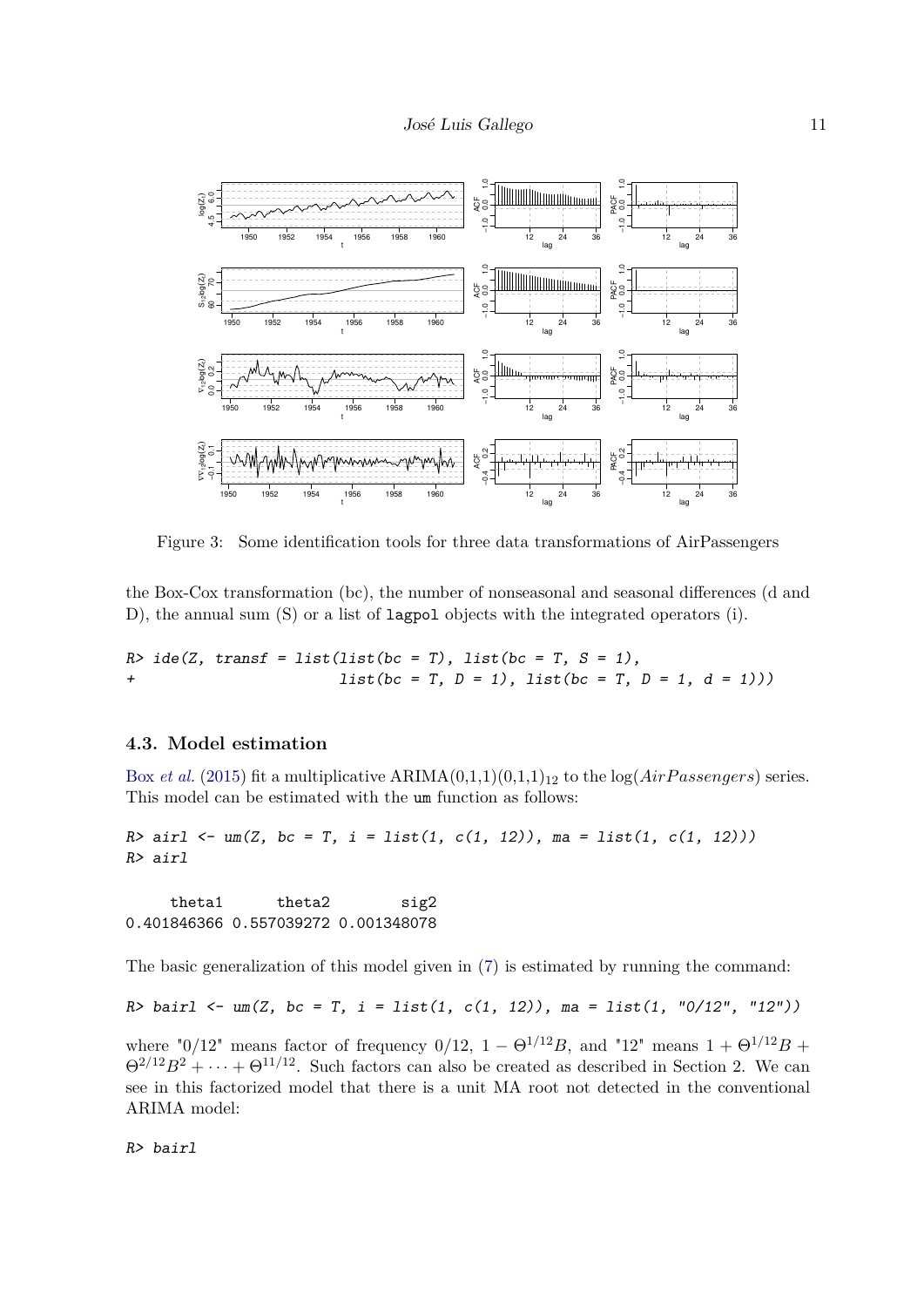theta1 theta2 theta3 sig2 0.378636665 0.999813862 0.539476315 0.001307118

```
R> #bairl$ma
R> printLagpolList(bairl$ma)
```
 $[1]$  1 - 0.38B  $[2]$  1 - B  $[3]$  1 + 0.95B + 0.9B<sup> $\sim$ </sup> 2 + 0.86B $\sim$ 3 +  $0.81B^4 + 0.77B^5 + 0.73B^6 + 0.7B^7 + 0.66B^8 + 0.63B^9 + 0.6B^10 +$ 0.57B^11

Similarly, the full generalization of the airline model given in (eq:fgam) is estimated by running the command:

```
R> fairl <- um(Z, bc = T, i = list(1, c(1, 12)), ma = list(1, "(0:6)/12"))
```
where " $(0.6)/12$ " means factors with roots at the frequencies  $0/12, 1/12, \ldots, 6/12$ .

*R> fairl*

theta1 theta2 theta3 theta4 theta5 0.449259930 0.998903194 0.449990440 0.443816228 0.999011827 theta6 theta7 theta8 sig2 0.537213429 0.626780620 0.985501321 0.001182939

```
R> printLagpolList(fairl$ma)
```

```
[1] 1 - 0.45B [2] 1 - B [3] 1 - 1.6B + 0.88B^2 [4] 1 - 0.93B +
0.87B^2 [5] 1 - 1.2e-16B + B^2 [6] 1 + 0.95B + 0.9B^2 [7] 1 +1.7B + 0.93B^2 [8] 1 + B
```
## **4.4. Model diagnostic checking**

*R> summary(bairl)*

Detailed results of the estimation together with diagnostic statistics can be printed with the summary() function:

```
Model:
bairl \leq - um(z = Z, i = list(1, c(1, 12)), ma = list(1, "0/12", "12"), bc = T)
Time series:
Z
Maximum likelihood method:
 exact
```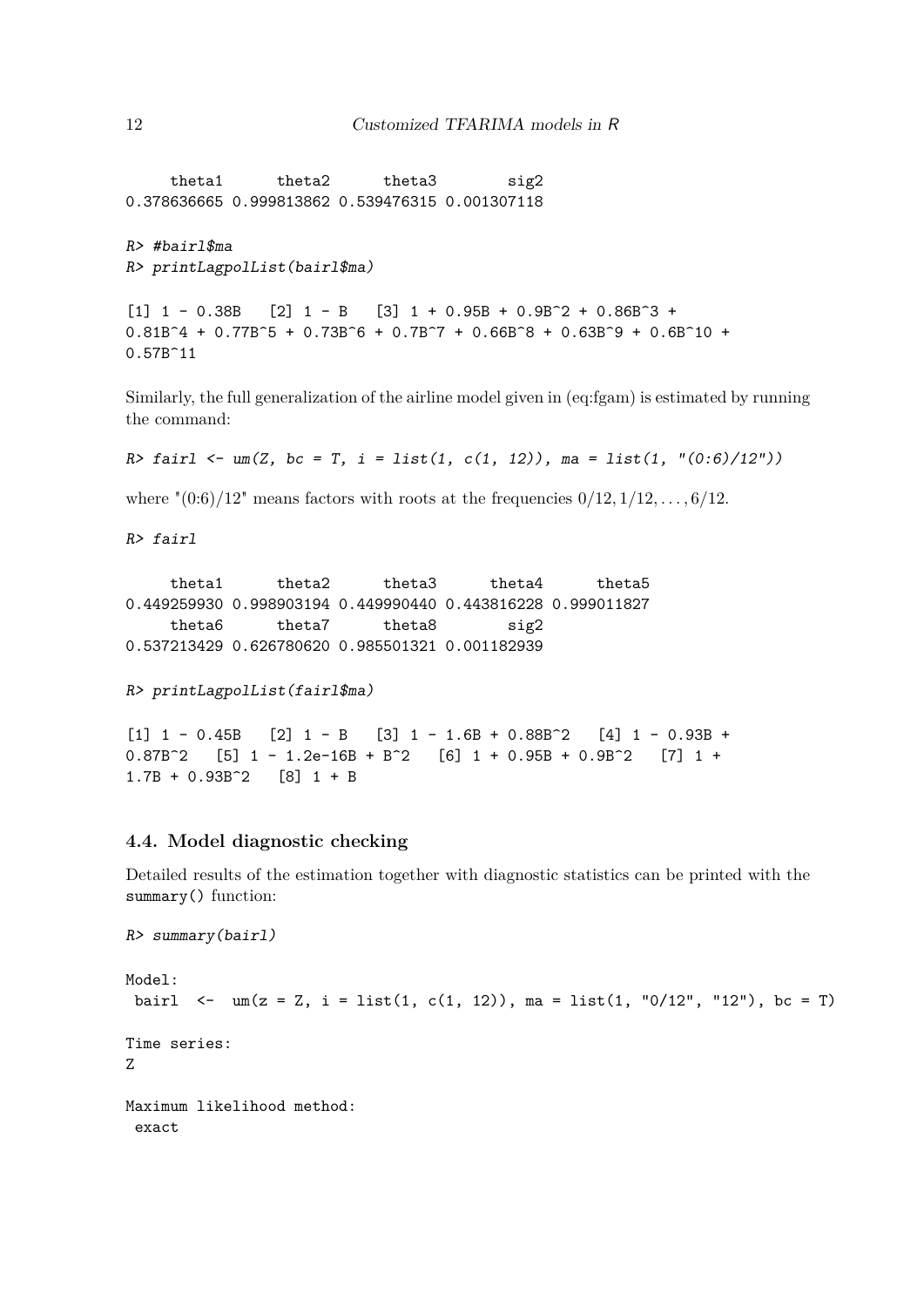

Figure 4: Some diagnostic tools for the residuals of model bairl

Coefficients: Estimate Gradient Std. Error z Value Pr(>|z|) theta1 3.786e-01 -8.223e-06 7.893e-02 4.797 1.61e-06 \*\*\* theta2 9.998e-01 -2.111e-06 2.567e-01 3.895 9.81e-05 \*\*\* theta3 5.395e-01 3.416e-06 7.635e-02 7.066 1.59e-12 \*\*\* --- Signif. codes: 0 '\*\*\*' 0.001 '\*\*' 0.01 '\*' 0.05 '.' 0.1 ' ' 1 Total nobs 3144 Effective nobs 131 log likelihood 245.8 Error variance 0.001307 Mean of residuals -1.348e-06 SD of the residuals 0.0346  $z$ -test for residuals  $-0.0004674$  p-value  $0.9996$ Ljung-Box Q(1) st. 9.982 p-value 0.00158 Ljung-Box Q(32) st. 46.39 p-value 0.04801 Barlett H(3) stat. 1.326 p-value 0.5154 AIC -3.707 BIC -3.641

whose argument is an object of class um. Some diagnostic graphs for this object can be shown with the diagchk() function (see Figure 4):

*R> diagchk(bairl)*

#### **4.5. Multiple seasonalities**

ARIMA models to forecast time series with multiple seasonalities can also be estimated with the um() function. As an illustration we consider the half-hourly electricity demand data in England and Wales from Monday 5 June 2000 to Sunday 27 August 2000 analyzed by Taylor (2003) and provided by the forecast package. This series exhibits daily and weekly seasonality and can be described by a multiplicative  $ARIMA(0,1,1)(0,1,1)_{48}(0,1,1)_{336}$  model,

$$
\nabla \nabla_{48} \nabla_{336} z_t = (1 - \theta_1 B)(1 - \theta_2 B^3)(1 - \theta_3 B^{336}) a_t.
$$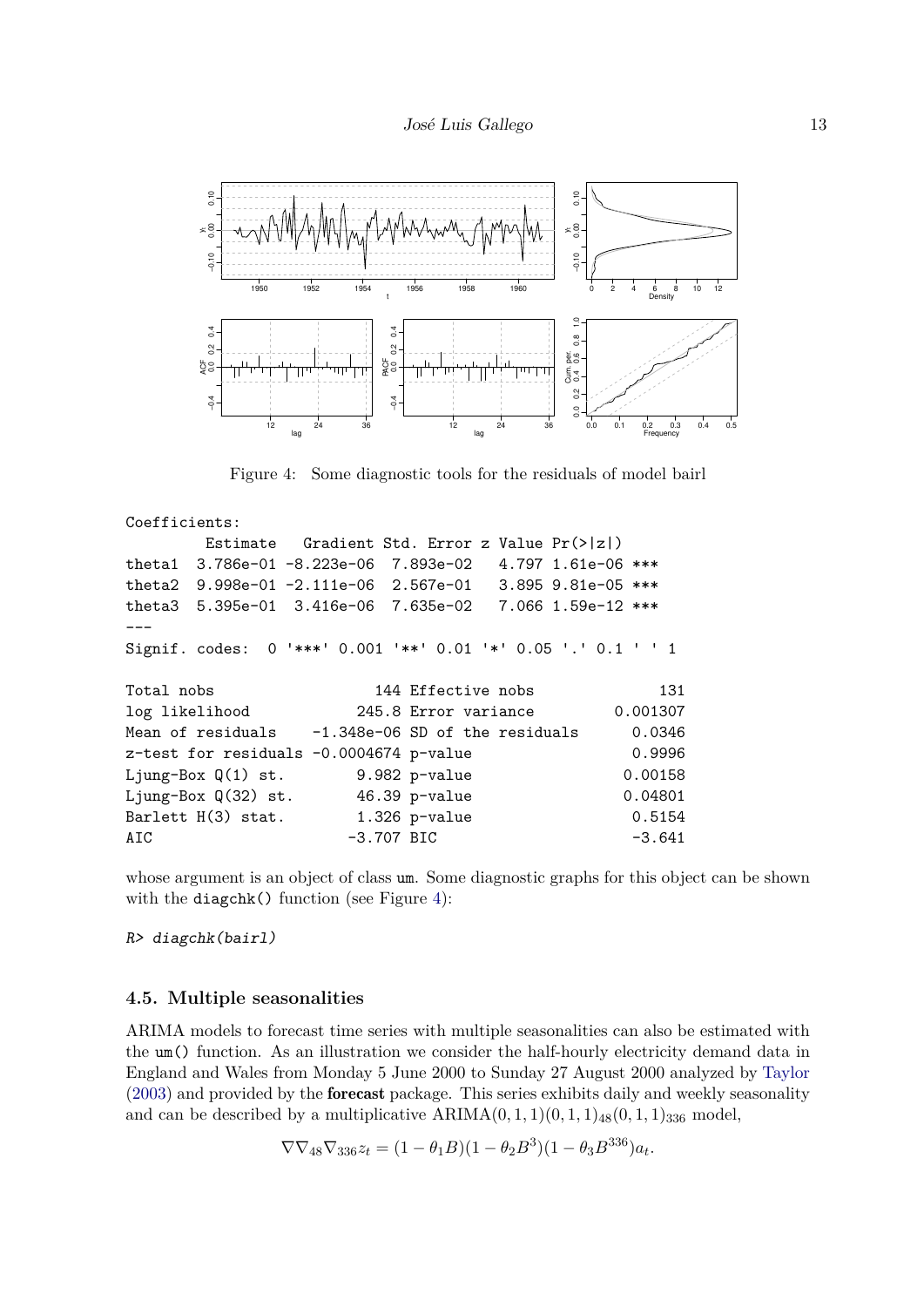

Figure 5: Point and interval forecasts for electricity demand.

We can estimate this model by running the sentences:

```
R> library(forecast)
R> E <- taylor
R> um.E <- um(E, i = list(1, c(1, 48), c(1, 336)),
+ ma = list(1, c(1, 48), c(1, 336)),
+ method = "cond")
```
For this kind of models it is recommended to use CML as first estimation method given that the exact method requires to invert a  $336 \times 336$  matrix. Once we have good preestimates, we could reestimate the model by EML. Next, we report these estimates:

```
R> #um.E <- fit(um.E, method = "exact")
R> um.E$param[["theta1"]] <- -6.551086e-02
R> um.E$param[["theta2"]] <- 7.000628e-01
R> um.E$param[["theta3"]] <- 7.206957e-01
R> um.E$sig2 <- 2.180469e+04
```
#### **4.6. Forecasting**

Point and interval forecast from a um object can be computed with the predict() function, whose arguments **n**.ahead and level allow to set the lead time and the confidence levels. The object returned by this function can be displayed with the plot() function, whose n.back argument sets the number of previous observations to be shown. The following script computes 48 forecasts (one day) and displays a plot with the last 336 observations (seven days) followed by the 48 forecasts:

*R> p <- predict(um.E, n.ahead = 48) R> plot(p, n.back = 336)*

#### **4.7. Unobserved components**

The ucomp() function computes unobserved components for a time series based on an object of class um. For example, the half-hourly electricity data can be decomposed by running

*R> p <- ucomp(um.E) R> plot(p)*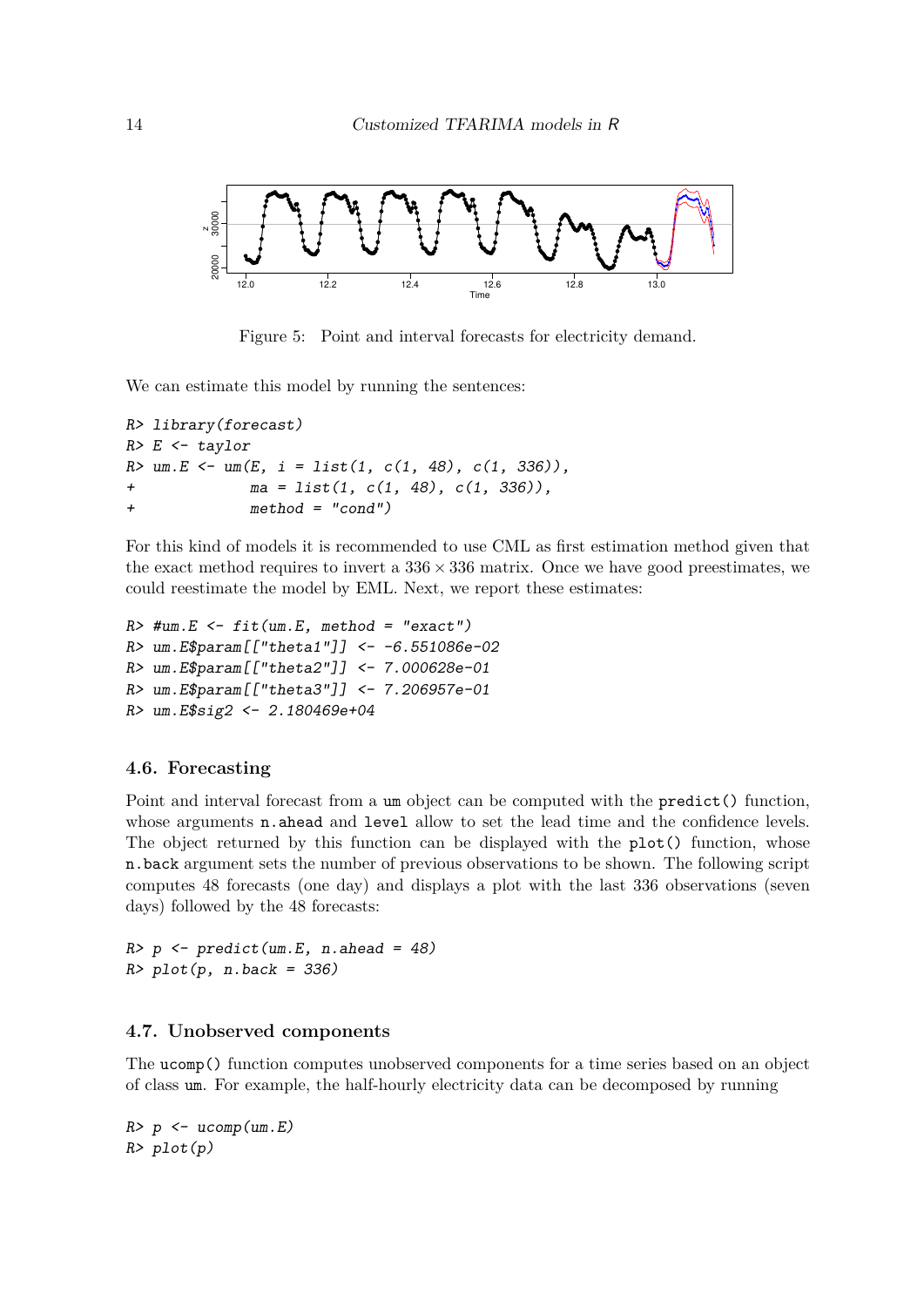

Figure 6: Unobserved components for electricity demand.

This function performs a decomposition of the eventual forecast function of a um object following a similar approach to that described by Box *et al.* (1987). The starting point is the fundamental decomposition of a time series:

$$
z_t = \hat{z}_{t-1}(1) + a_t
$$

where  $\hat{z}_{t-1}(1)$  is the forecast of  $z_t$  from origin  $t-1$ . For a general ARIMA(p,d,q) model

$$
\hat{z}_t(l) = b_1^{(t)} f_1(l) + \dots + b_{p+d}^{(t)} f_{p+d}(l), \quad l \ge p+d-q,
$$

where the functions  $f_j(t)$  are determined by the roots of the AR and I polynomials and the adaptive coefficients  $b_j^{(t)}$  $j_j^{(t)}$  can be determined from  $p + q$  forecasts. Such roots can be classified into three categories: real unit roots (trend), complex unit roots (seasonality) and real/complex non-unit roots (cycle). The irregular component coincides with the residuals of the model. Since the **ucomp**() returns matrices with the values of  $f_j(t)$  and  $b_j^{(t)}$  $j_j^{(\iota)}$  it is possible to estimate the unobserved components according to other criteria.

## **5. The tfm class: transfer function models**

To create TF models defined by equation (5), we have to create previously both the TF for each input and the UM for the noise. The  $tf()$  function of the tfarima package specifies the TF for a particular input,

$$
\text{tf} \leq f \quad \text{function}(x = \text{NULL}, \text{ delay} = 0, \text{ w0} = 0.1, \text{ ar} = \text{NULL}, \text{ ma} = \text{NULL}, \text{ um} = \text{NULL}, \text{ par}.\text{prefix} = \text{""})
$$

where the input  $x$  is an object of class "ts", delay is an integer value for the input lag,  $\psi$ 0 a numeric value for the parameter  $w_0$  of the TF, ar and ma are lists of objects of class lagpol in the denominator  $(AR)$  and numerator  $(MA)$  of the TF, um is an optional object of class um used to back/forecast the input x, and par.prefix is an optional character to set a prefix for the parameters of the TF. Any of the three ways described to provide lag polynomials in the um() function can also be used with the tf() function.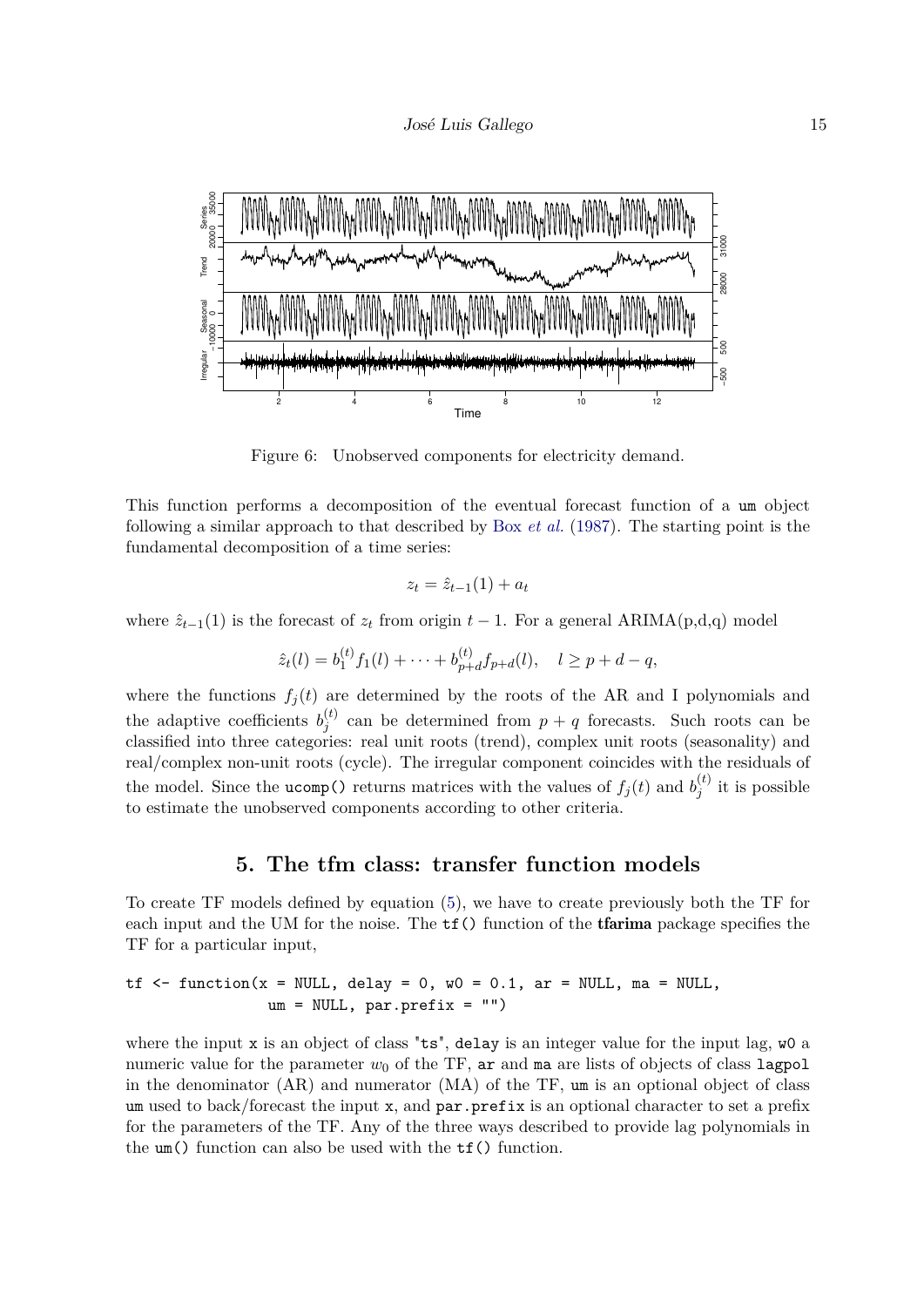Once we have specified a TF for each input, we can create a TF model with the  $\text{tfm}()$ function,

#### tfm <- function(output = NULL, xreg = NULL, inputs = NULL, noise, fit = TRUE)

where output is an object of class ts, xreg is a vector or matrix of regressors, inputs is a list of objects of class tf, noise is an object of class um with the UM for the noise, fit is a logical value indicating whether or not to fit the TF model. Two comments are in order: (1) if the um object for the output is set to the noise argument, then it is not necessary provide the output argument because it is already contained in this um object; (2) time series for the inputs and regressors must have at least the same length as the output, but they can be extended with backcasts and forecasts to improve the estimation or to forecast the output (more on that later).

The function returns an object of class tfm, whose main data members are xreg, inputs and noise. Some useful methods for these of objects are: noise(),  $fit()$ , diagchk(), calendar(), outliers(), predict() and ucomp(), which are illustrated in the following subsections.

#### **5.1. Calendar effects**

Hillmer (1982) used the telephone data of Thompson and Tiao (1971) to illustrate how to forecast time series with trading day variation. This data refers to outward station movements (disconnections) of the Wisconsin telephone company from January 1951 to October 1968. Clearly the series exhibits increasing seasonality and an upward trend requiring logs and both types of differences. Besides, it is affected by the number of trading days in a month because there are more disconnections on weekdays than on weekends. Due to these calendar effects, the sample ACF and PACF of  $\nabla \nabla \log(Y_t)$  do not have a recognizable pattern. Hence, to identify a tentative ARMA structure for this series, the calendar effects are removed by fitting the regARIMA model

$$
\log(Z_t) = \sum_{j=1}^{7} \alpha_j X_{jt} + N_t
$$
  

$$
\nabla \nabla_{12} N_t = a_t,
$$

where  $X_{jt}$ ,  $i = 1, ..., 7$ , are, respectively, the number of Mondays, Tuesdays, and so on in month *t* and  $N_t$  is the noise. Defining  $\beta_0 = \sum_{j=1}^7 \alpha_j/7$  and  $L_t = X_{1t} + \cdots + X_{7t}$  (length of month *t*), the regression component  $TD_t = \sum_{j=1} \alpha_j X_{jt}$  can be reparametrized as

$$
TD_t = \beta_0 L_t + \sum_{j=1}^{6} \beta_1 (X_{jt} - X_{7t})
$$

where  $\beta_j = \alpha_j - \beta_0$  for  $j = 1, \ldots, 6$  (see, e.g., Bell and Hillmer 1983).

The calendar() function enlarges an ARIMA or a TF model by adding calendar variables:

#### calendar  $\leq$  function(x, form = c("dif", "td"), easter = FALSE, n.ahead = NULL)

where x is an object of class um or  $\text{tfm}$ , form is a character indicating the type of representation for  $TD_t$ , easter is a logical value to include an extra calendar variable for Easter, and  $\mathtt{n}$  . ahead is an optional integer to extend the regressors with future observations to forecast the output.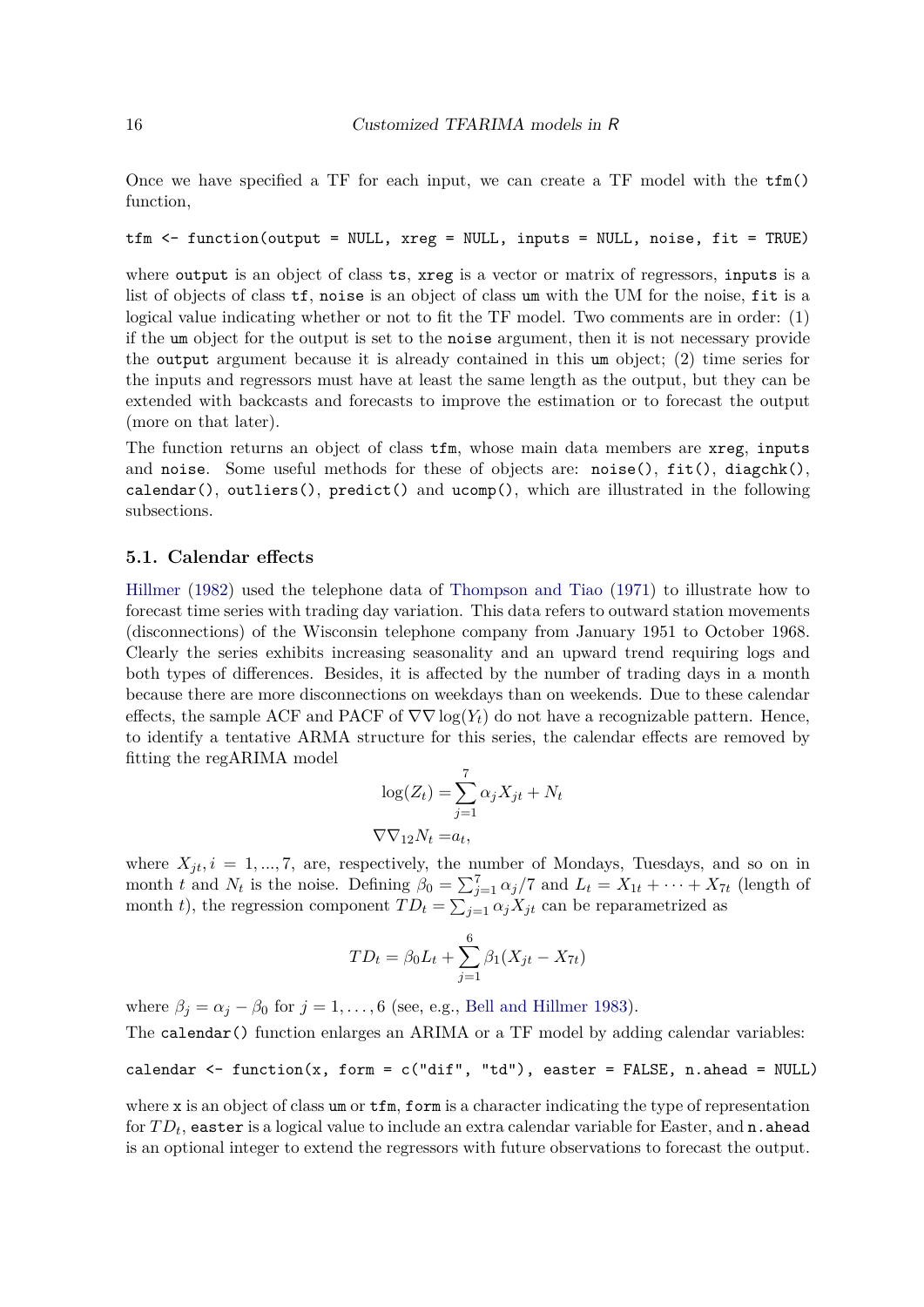To estimate this regARIMA model, we create an  $ARIMA(0,1,0)(0,1,0)_{12}$  model without parameters and call the calendar() function:

```
R> Y <- Wtelephone$Y
R> umY <- um(Y, bc = TRUE, i = list(1, c(1,12)))
R> tfmY <- calendar(umY, n.ahead = 13)
R> tfmY
       Lom Mon_Sun Tue_Sun Wed_Sun Thu_Sun
-0.025279555 0.023436662 0.024087935 0.011829553 0.009641849
    Fri_Sun Sat_Sun sig2
0.004062339 -0.047702989 0.003895825
```
Alternatively, we could estimate this model generating the calendar variables and creating a tfm object:

```
R> X <- CalendarVar(Y, form = "lom", n.ahead = 13)
R> tfmY <- tfm(xreg = X, noise = umY)
```
where the Y argument in the CalendarVar() function is used to get the sample period. We can recovery the noise  $N_t$  or its transformations  $\exp(N_t)$  and  $\nabla \nabla_{12} N_t$  with the function

noise <- function(tfmY, diff = TRUE, exp = FALSE)

where diff is a logical value indicating if the noise must be differenced and exp is a logical value indicating if the antilog must be applied to the non-differenced noise. Note that these transformations are determined by the noise model.

Now we can identify a pattern in the ACF and PACF of the corrected series compatible with an ARIMA $(0,1,1)(0,1,1)_{12}$ :

```
R> y <- noise(tfmY, diff = FALSE, exp = TRUE)
R> ide(list(Y, y), transf = list(bc = T, d = 1, D = 1))
```
The two MA operators can be added to the  $\text{tfmY}$  object with the modify() function:

```
R> tfmY <- modify(tfmY, ma = list(1, c(1,12)))
R> tfmY
```

| Thu  | Wed    | Tue    | Mon                                                             | Lom |
|------|--------|--------|-----------------------------------------------------------------|-----|
|      |        |        | $-0.042666547$ 0.049018049 0.048648330 0.044885508 0.022852854  |     |
| sig2 | theta2 | theta1 | Sat.                                                            | Fri |
|      |        |        | $0.039365675 - 0.022720778$ 0.742669684 0.456118447 0.001933313 |     |

Finally, we could predict future values:

*R> p <- predict(tfmY, n.ahead = 13) R> print(p, rows = c(1, 13))*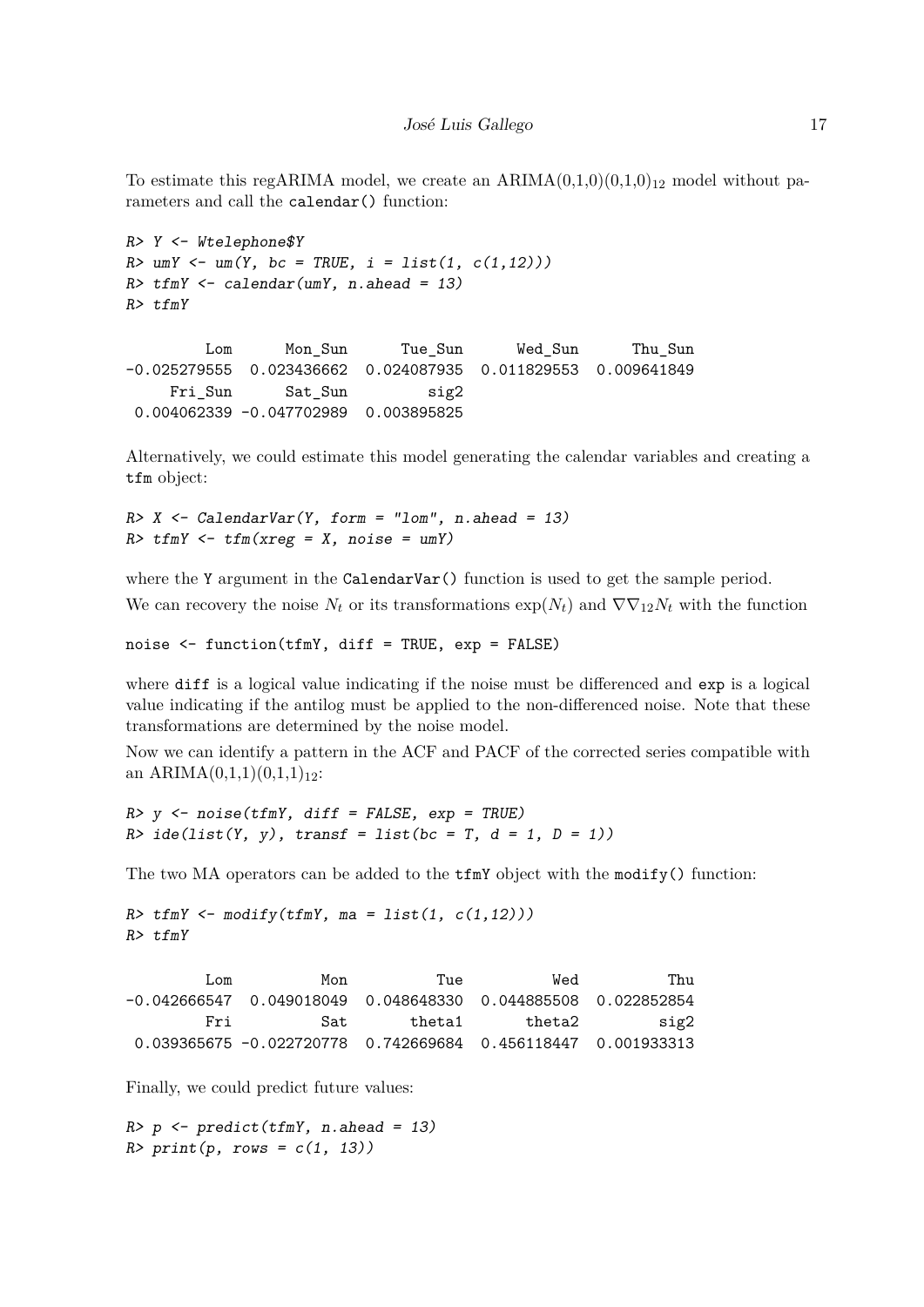

Figure 7: Identification tools for original and corrected telephone data.

Forecast RMSE 95% LB 95% UB dic. 1968 18482.07 0.04396946 16956.02 20145.48 dic. 1969 20113.77 0.06769510 17614.54 22967.60

For the sake of completeness, we estimate the ARIMA model developed by Thompson and Tiao (1971):

$$
(1 - \phi_1 B^3)(1 - \phi_2 B^{12}) \log(Y_t) = (1 - \theta_9 B^9 - \theta_{12} B^{12} - \theta_{13} B^{13}) a_t
$$

*R> ma <- lagpol(c(theta9 = .2, theta12 = .2, theta13 = .2), + lags = c(9, 12, 13)) R> TT <- um(Y, bc = TRUE, ar = list(c(1, 3), c(1, 12)), ma = ma) R> TT*

phi1 phi2 theta9 theta12 theta13 0.941588020 0.995575838 -0.235380779 0.319588129 0.033347043 sig2 0.004822835

#### **5.2. Intervention analysis and outlier detection**

Intervention models suggested by Box and Tiao (1975) are special cases of TF models and can be estimated with the tfm() function to deal with outliers. For example, Box *et al.* (2015) identify three innovational outliers (IO) at times 58, 59 and 60 in the Series C, the "uncontrolled" temperature readings every minute in a chemical process. To estimate the effects of these IOs they fit the outlier model:

$$
(1 - B)Y_t = \frac{1}{1 - \phi B}(w_1 P_t^{(58)} + w_2 P_t^{(59)} + w_3 P_t^{(60)} + a_t),
$$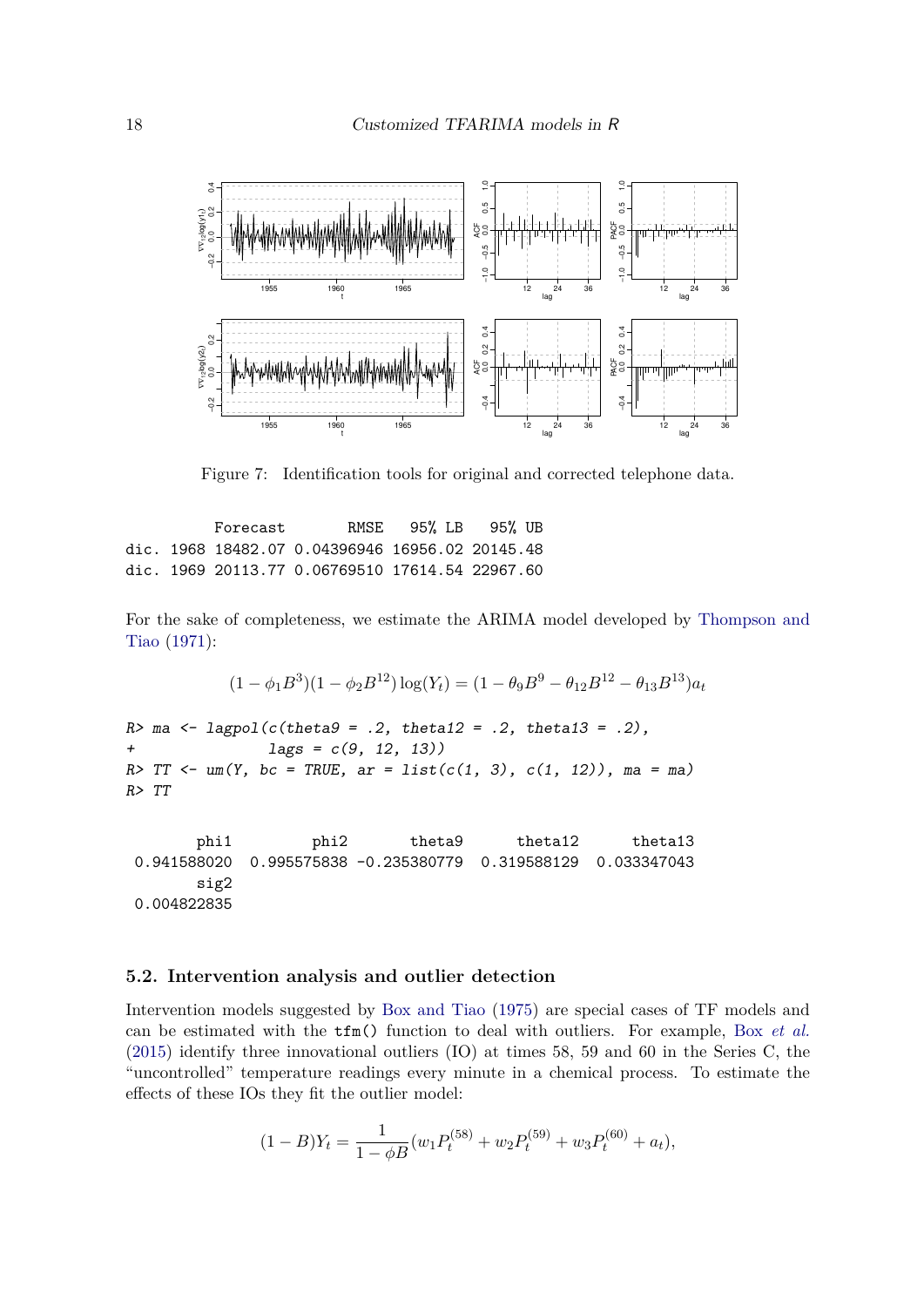where  $P_t^{(\tau)}$  $t^{(1)}$  is a pulse function at  $\tau$ :

$$
P_t^{(\tau)} = \begin{cases} 0 & t \neq \tau \\ 1 & t = \tau \end{cases}
$$

They estimated the model by conditional least squares (CLS) and obtained the following results (standard errors in parenthesis):  $\hat{\phi} = 0.851(0.035), \ \hat{\omega}_1 = 0.745(0.116), \ \hat{\omega}_2 =$  $-0.551(0.120)$ ,  $\hat{\omega}_1 = -0.455(0.116)$ ,  $\hat{\sigma}_a^2 = 0.0132$ . This model can be reformulated as a single input transfer function model:

$$
Y_t = w_0 \frac{(1 - w'_1 B - w'_2 B^2)}{(1 - \phi B)(1 - B)} P_t^{(58)} + N_t
$$
  

$$
N_t = \frac{1}{(1 - \phi B)(1 - B)} a_t,
$$
 (9)

where the input and the noise share the same ARI operators. The capabilities of the **tfarima** package to estimate models with multiple operators and parameter restrictions allows us to estimate this model by running the following code:

```
R> Y <- as.ts(seriesC)
R> um1 <- um(Y, ar = 1, i = 1, method = "cond")
R> P58 <- InterventionVar(Y, 58)
R> tf58 <- tf(P58, ma = 2, ar = c(um1$ar, um1$i))
R> tfm1 <- tfm(inputs = tf58, noise = um1)
R> tfm1
      P58 P58.w1 P58.w2 phi1 sig2
0.74473341 0.74054615 0.61106025 0.85123172 0.01389304
R> printLagpol(tfm1$inputs[[1]]$theta, digits = 3)
0.745 - 0.552B - 0.455B^2
```
Firstly, we load the Series C and fit an ARIMA(1,1,0) model, which is used as noise model. Next, we create a pulse variable at  $\tau = 58$  and its transfer function by providing the order of the MA polynomial and the ARI operators of the um1 model. Finally, we create and fit the transfer function model which is made up of a single input and an  $ARIMA(1,1,0)$  noise. We can see that the results of the estimation by conditional likelihood maximum are very similar to those of Box *et al.* (2015).

The outliers() function implements a version of the Chen and Liu (1993) procedure to detect and correct the effects of four common types of anomalies: additive outliers, innovational outliers, level shifts and transitory changes. We apply this function to model um1 and use a critical value  $c = 3.5$  to determine if an observation is anomalous:

```
R> tfm2 <- outliers(um1, c = 3.5)
R> tfm2
```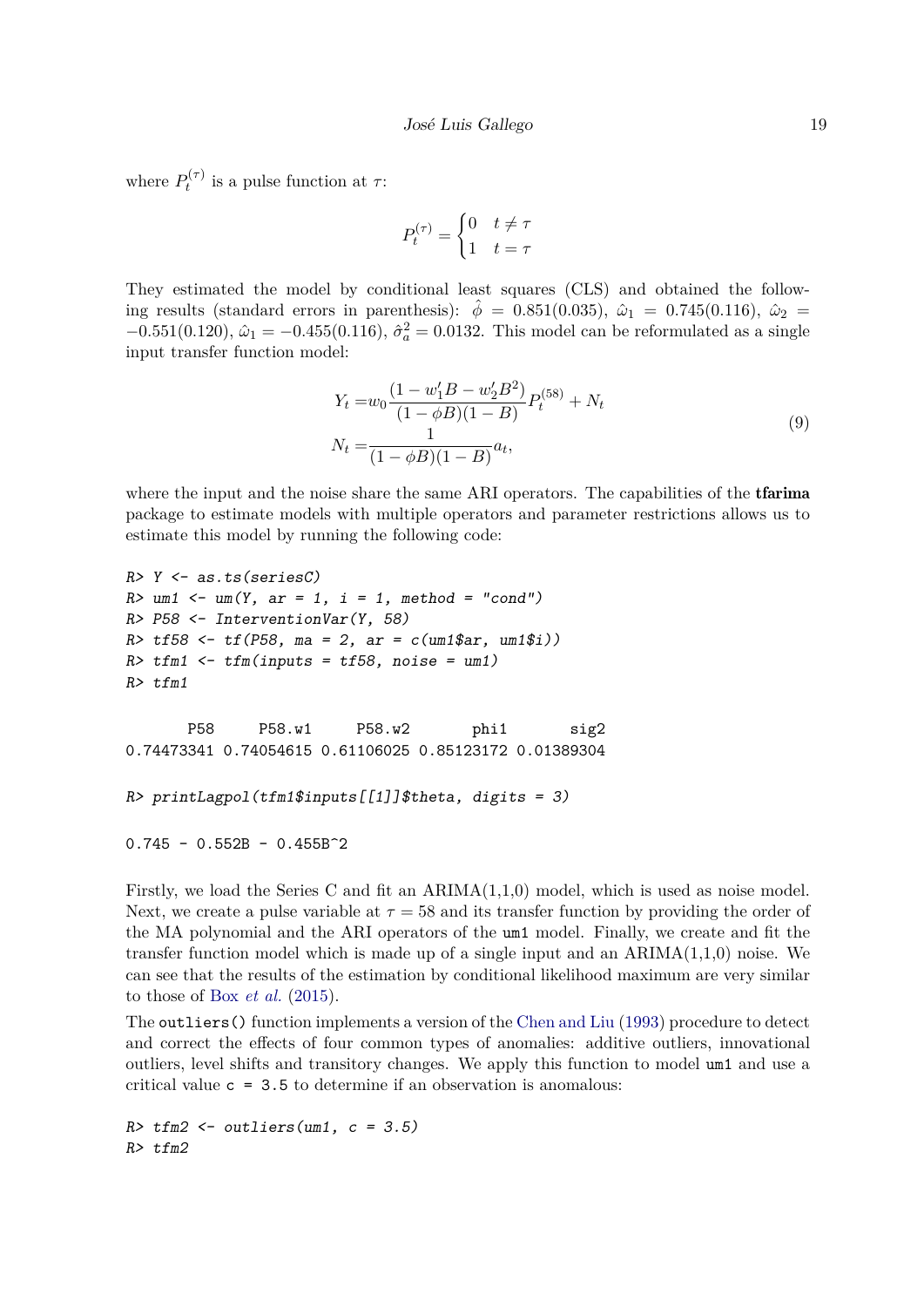LS58 IO60 phi1 sig2 0.70372279 -0.45606236 0.85354122 0.01391037

The function detects two outliers at times 58 and 60 of type LS and IO, respectively. Note that model tfm2 is compatible with model tfm1 since (9) can be reformulated as

$$
Y_t = w_0 \frac{(1 - w'_1 B)}{(1 - \phi B)} S_t^{(58)} - w_0 * w'_2 P_t^{60} + N_t,
$$

where  $S_t^{50} = (1 - B)^{-1} P_t^{58}$  is a step function at  $T = 58$  and  $w_1' \simeq \phi$ .

The outliers() function can also be used to identify and estimate the effects of possible outliers at known times:

```
R> tfm3 <- outliers(um1, dates = c(58, 59, 60))
R> summary(tfm3)$table
```

```
Estimate Gradient Std. Error z Value Pr(>|z|)
LS58 0.74464605 -3.695249e-07 0.1183491 6.2919457 3.135112e-10
LS59 0.08264826 6.578909e-07 0.1558444 0.5303256 5.958862e-01
IO60 -0.38500574 -3.937869e-07 0.1782898 -2.1594375 3.081624e-02
phi1 0.85116889 -1.583515e-06 0.0355065 23.9721977 5.423579e-127
```
We can see that the possible outlier at time  $\tau = 59$  is identified as a LS but it is not significant.

#### **5.3. Building transfer function models**

To illustrate the Box-Jenkins approach to the identification, fitting and checking of TF models, we replicate the analysis of the gas furnace data by Box *et al.* (2015), Series J. They identify and fit an  $AR(3)$  model for the input  $X_t$ , which can be also fitted to the output  $Y_t$ :

```
R> Y <- seriesJ$Y - mean(seriesJ$Y)
R> X <- seriesJ$X - mean(seriesJ$X)
R> umx <- um(X, ar = 3)
R> umy <- fit(umx, Y)
```
This umx model is used to prewhiten the input  $X$  and the output  $Y$ . The residuals() function of the **tfarima** package compute the conditional or exact residuals for a time series from an object of class um:

*R> a <- residuals(umx, Y, method = "cond") R> b <- residuals(umx, X, method = "cond")*

Now we can use the ccf() function of the stats package to display the estimated cross correlation function for the gas furnace data after filtering. Alternatively, we can use the pccf() function of the tfarima defined as

*R> pccf(X, Y, um.x = umx, um.y = NULL, lag.max = 16)*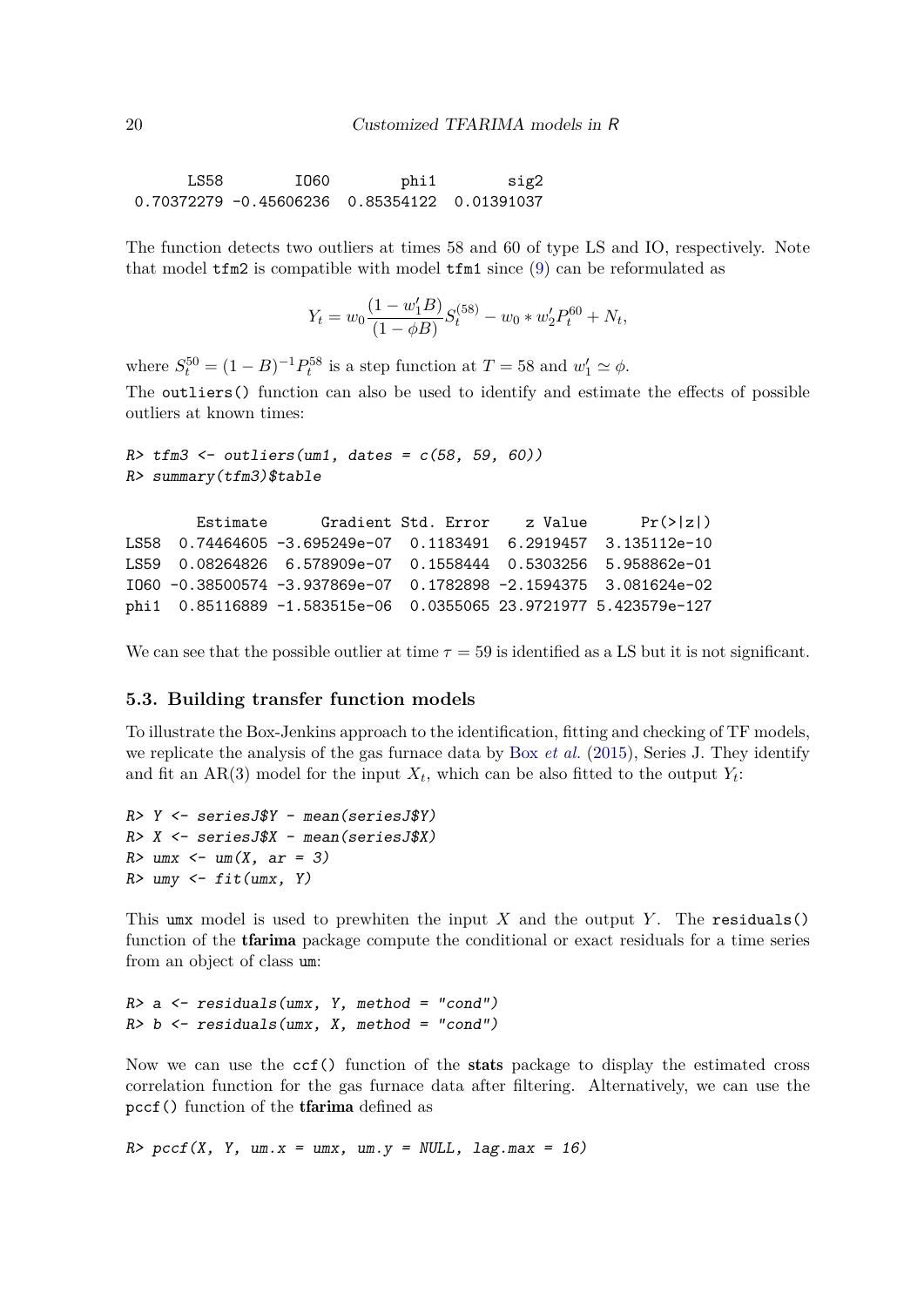

Figure 8: Estimated cross correlation function.

where x and y are the input and the output,  $um.x$  and  $um.y$  are the univariate models used to prewhiten both series, and  $\text{lag.max}$  is the number of correlation in each side. If both um.x and um.y are equal to NULL, the ccf is estimated without prewhitening; if only one of these arguments is equal to NULL, the um provided is used to prewhiten both series; otherwise, each series is prewhitenned by its own UM.

As in Box *et al.* (2015) we identify a TF with orders  $(1, 2, 3)$  or  $(2, 2, 3)$ , (see Figure 8). Preestimates of the parameters of the TF can be computed with the tfest() function

*R> tfx <- tfest(Y, X, delay = 3, p = 2, q = 2, um.x = umx, um.y = umy)*

where we provide the output and the input, the delay, the orders of the AR and MA lag polynomials of the TF, and the UMs for the input and the output. The extended lag polynomials of the TF are stored into the data members theta and phi.

```
R> printLagpol(tfx$theta)
```
 $- 0.51 - 0.32B - 0.48B^2$ 

*R> printLagpol(tfx\$phi)*

 $1 - 0.65B + 0.087B^2$ 

Box *et al.* (2015) fitted the following TF model:

$$
Y_t = \frac{w_0 - w_1B - w_2B^2}{1 - \delta_1B - \delta_wB^2}X_t + N_t,
$$
  

$$
N_t = \frac{1}{1 - \phi_1B - \phi_2B^2}a_t,
$$

which can be estimated as follows:

 $R$  tfmy  $\leftarrow$  tfm(Y, inputs = tfx, noise =  $um(ar = 2)$ ) *R> printLagpol(tfmy\$inputs[[1]]\$theta)*

 $- 0.53 - 0.37B - 0.51B^2$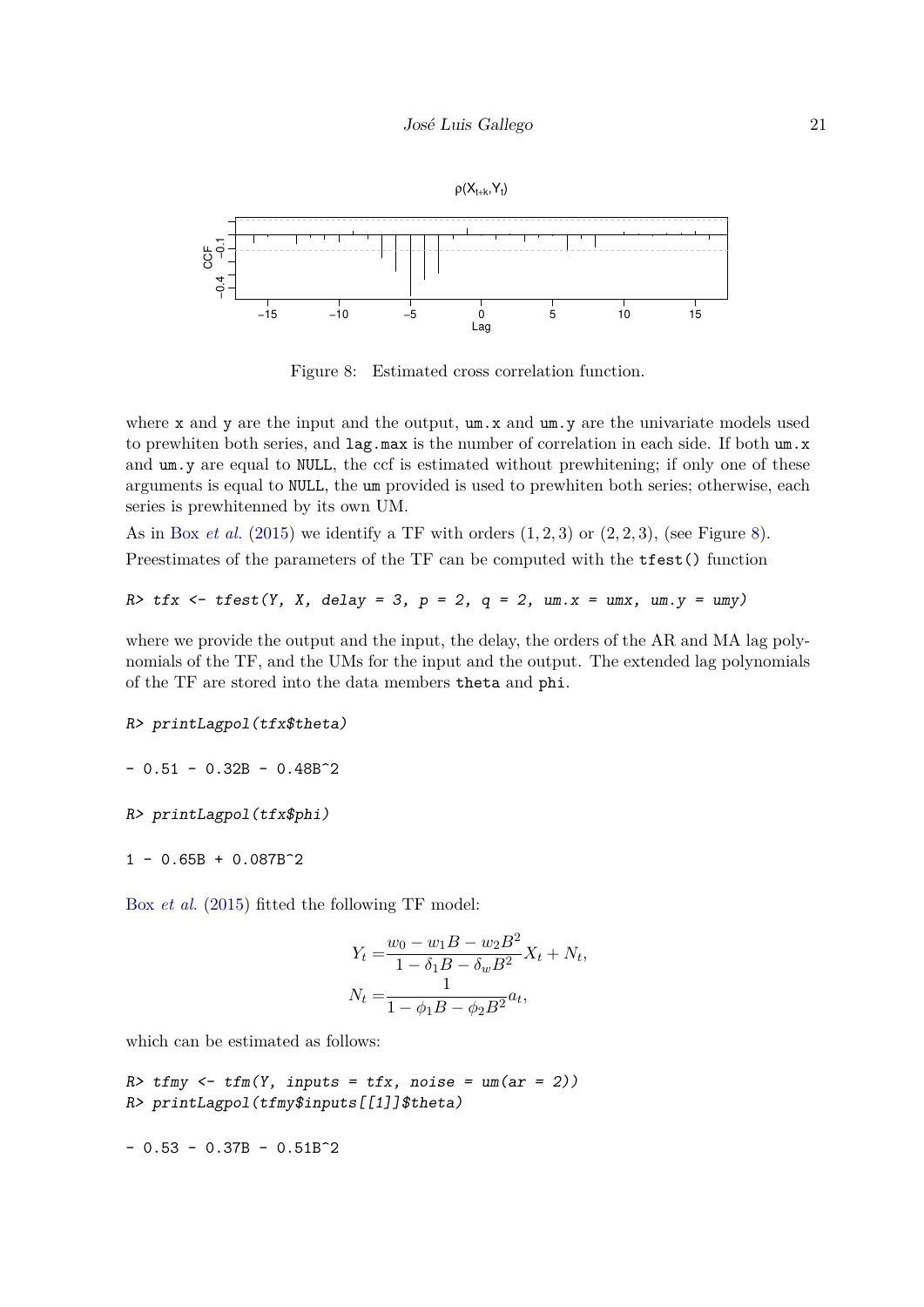```
R> printLagpol(tfmy$inputs[[1]]$phi)
```
 $1 - 0.57B + 0.012B^2$ 

*R> printLagpol(tfmy\$noise\$phi)*

 $1 - 1.5B + 0.63B^2$ 

where we can see that the estimates are very close to those reported by Box *et al.* (2015):  $\hat{\omega}_0 = -0.53, \, \hat{\omega}_1 = 0.33, \, \hat{\omega}_2 = 0.51, \, \hat{\delta}_1 = 0.57, \, \hat{\delta}_2 = 0.02, \, \hat{\phi}_1 = 1.54, \, \hat{\phi}_2 = -0.64.$ 

It is worth mentioning that the tfm() function use the backcasting method to extend the input using its own UM so that the effect of transients can be minimized. The number of backcasts is controlled with the n.back, by default it is set to  $n/4$ . The UM of the input is also used to compute forecasts when forecasting the output.

## **6. Summary**

We have presented some of the capabilities offered by the **tfarima** package to build customized TF and ARIMA models, which can include multiple conventional and user-defined lag polynomials. The package provides a full set of functions to apply the three stages of the Box-Jenkins methodology: identification, estimation and diagnosis of TF-ARIMA models, which can be used to forecast and decompose time series. Currently the package is been improved to include tests for a diversity of MA unit roots. A multivariate version of the package is also being developed.

# **References**

- Ansley CF (1979). "An algorithm for the exact likelihood of a mixed autoregressive-moving average process." *Biometrika*, **66**(1), 59–65. URL https://doi.org/10.1093/biomet/66. 1.59.
- Aston J, Findley D, Wills K, Martin D (2004). "Generalizations of the Box-Jenkins' Airline Model with Frequency-Specific Seasonal Coefficients and a Generalization of Akaike's MAIC." In *Proceedings of the 2004 NBER/NSF Time Series Conference*. http://www. census.gov/ts/papers/findleynber2004.pdf.
- Bell WR, Hillmer SC (1983). "Modeling Time Series With Calendar Variation." *Journal of the American Statistical Association*, **78**(383), 526–534. ISSN 01621459. URL http: //www.jstor.org/stable/2288114.
- Box GEP, Jenkins GM, Reinsel GC, Ljung GM (2015). *Time Series Analysis: Forecasting and Control*. 5th edition. John Wiley and Sons Inc., Hoboken, New Jersey. ISBN 978-1- 118-67502-1.
- Box GEP, Pierce DA, Newbold P (1987). "Estimating Trend and Growth Rates in Seasonal Time Series." *Journal of the American Statistical Association*, **82**(397), 276–282.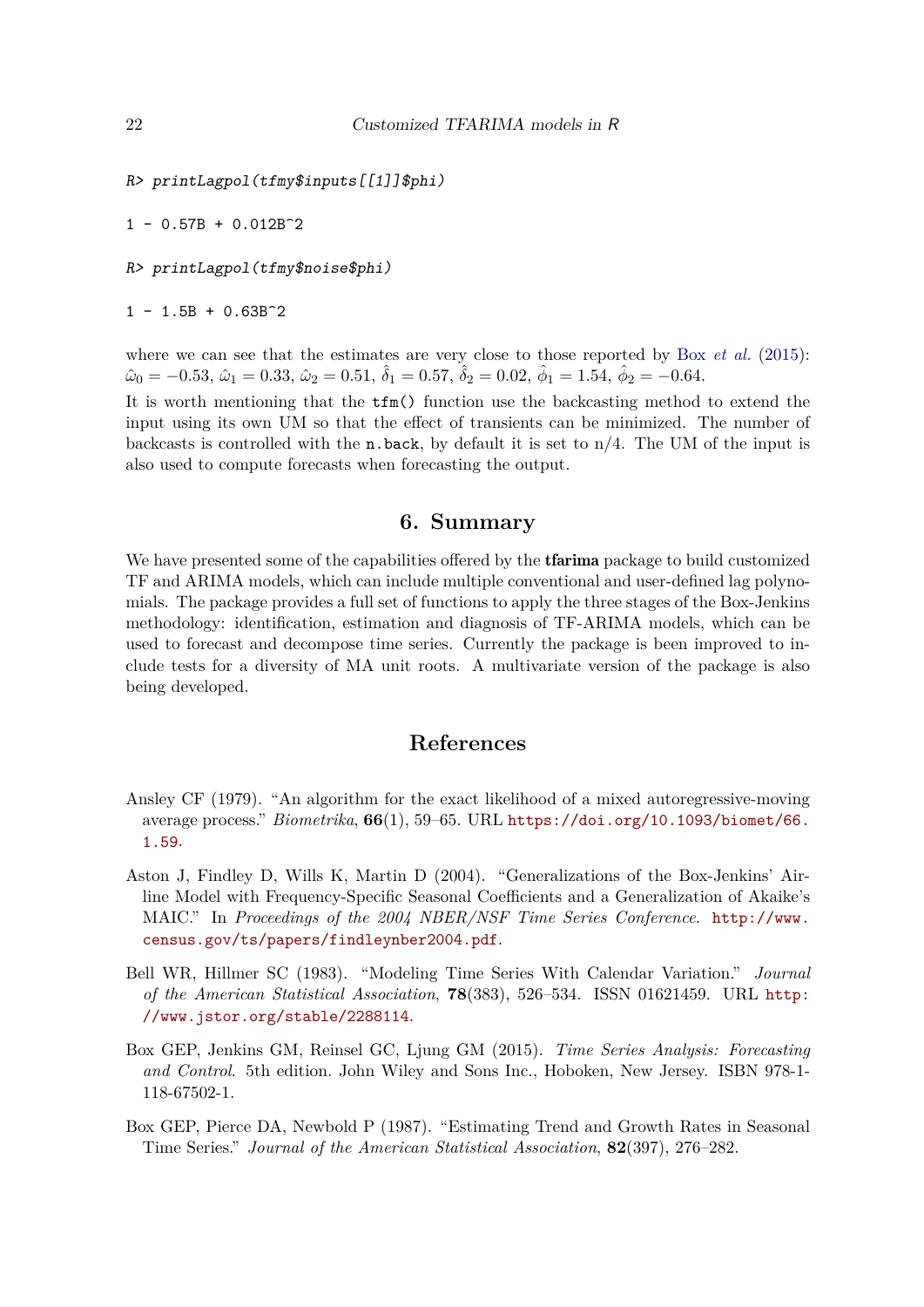- Box GEP, Tiao GC (1975). "Intervention Analysis with Applications to Economic and Environmental Problems." *Journal of the American Statistical Association*, **70**(349), 70–79. URL https://www.tandfonline.com/doi/abs/10.1080/01621459.1975.10480264.
- Chan KS, Ripley B (2018). *TSA: Time Series Analysis*. R package version 1.2, URL https: //CRAN.R-project.org/package=TSA.
- Chen C, Liu LM (1993). "Joint Estimation of Model Parameters and Outlier Effects in Time Series." *Journal of the American Statistical Association*, **88**(421), 284–297. URL https://doi.org/10.1080/01621459.1993.10594321.
- Eddelbuettel D, Sanderson C (2014). "RcppArmadillo: Accelerating R with high-performance C++ linear algebra." *Computational Statistics and Data Analysis*, **71**, 1054–1063. URL http://dx.doi.org/10.1016/j.csda.2013.02.005.
- Gallego J, Treadway A (1995). "The general family of seasonal stochastic procresses." Departamento de Economía, Universidad de Cantabria.
- Gardner G, Harvey AC, Phillips GDA (1980). "Algorithm AS 154: An Algorithm for Exact Maximum Likelihood Estimation of Autoregressive-Moving Average Models by Means of Kalman Filtering." *Journal of the Royal Statistical Society. Series C (Applied Statistics)*, **29**(3), 311–322. ISSN 00359254, 14679876. URL http://www.jstor.org/stable/ 2346910.
- Gilbert P, Varadhan R (2016). *numDeriv: Accurate Numerical Derivatives*. R package version 2016.8-1, URL https://CRAN.R-project.org/package=numDeriv.
- Harvey AC, Durbin J (1986). "The effects of seat belt legislation on Brithish road casualties: a case study in structural time series modelling." *JRSSA*, **149**(4), 187–227.
- Harvey AC, Todd P (1983). "Forecasting Economic Time Series with Structural and Box-Jenkins Models: A Case Study." *JBES*, **1**(4), 299–307.
- Hillmer SC (1982). "Forecasting time series with trading day variation." *Journal of Forecasting*, **4**(1), 385–95.
- Ljung GM, Box GEP (1979). "The likelihood function of stationary autoregressive-moving average models." *Biometrika*, **66**(2), 265–270. URL https://doi.org/10.1093/biomet/ 66.2.265.
- Mauricio J (2008). "Computing and using residuals in time series models." *Computational Statistics & Data Analysis*, **52**, 1746–1763. doi:10.1016/j.csda.2007.05.034.
- R Core Team (2018). *R: A Language and Environment for Statistical Computing*. R Foundation for Statistical Computing, Vienna, Austria. URL https://www.R-project.org/.
- RStudio Team (2020). *RStudio: Integrated Development Environment for R*. RStudio, PBC., Boston, MA. URL http://www.rstudio.com/.
- Tam W, Reinsel G (1997). "Tests for seasonal moving average unit root in ARIMA models." *JASA*, **92**(438), 725–738.